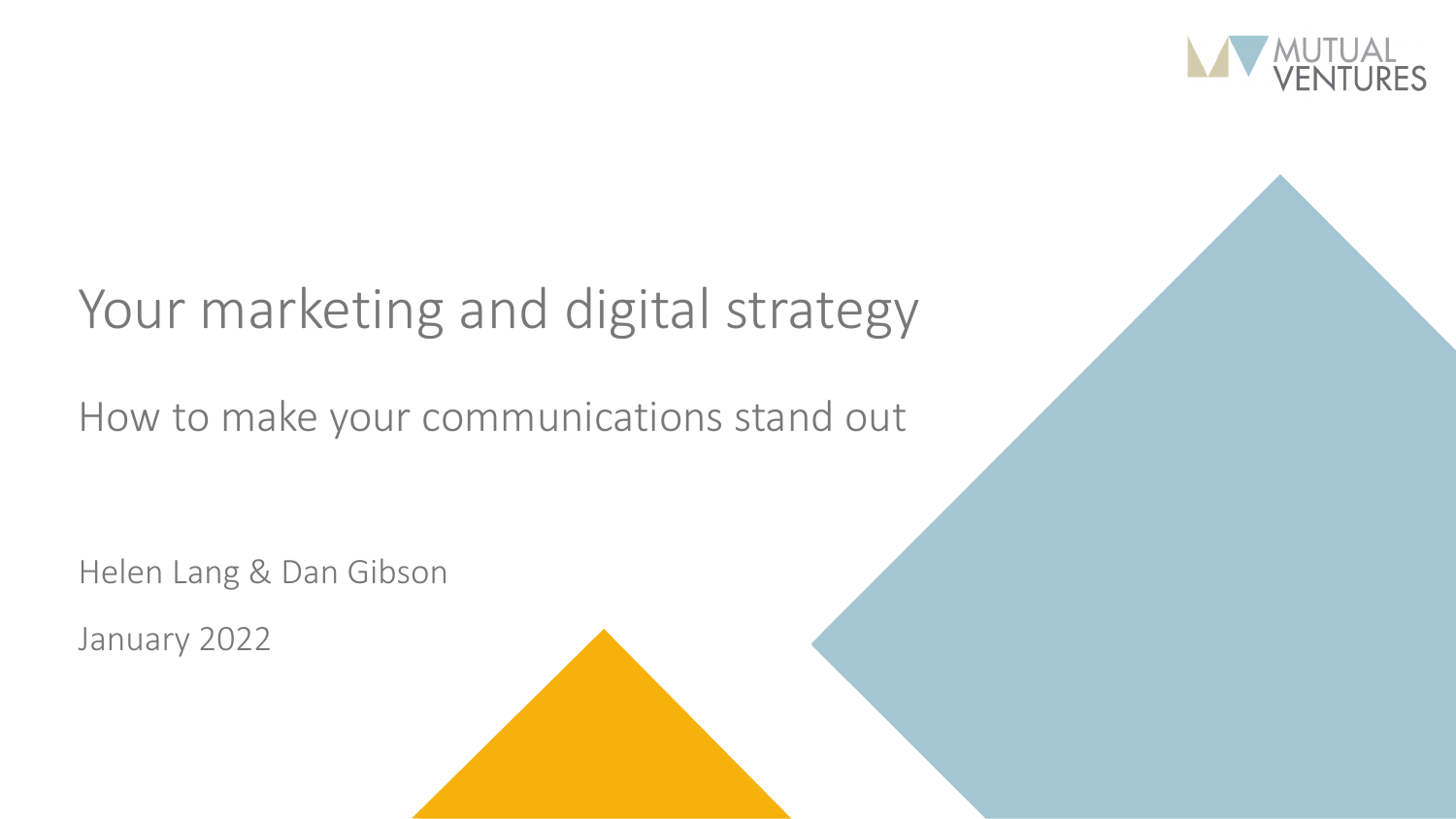

# Introduction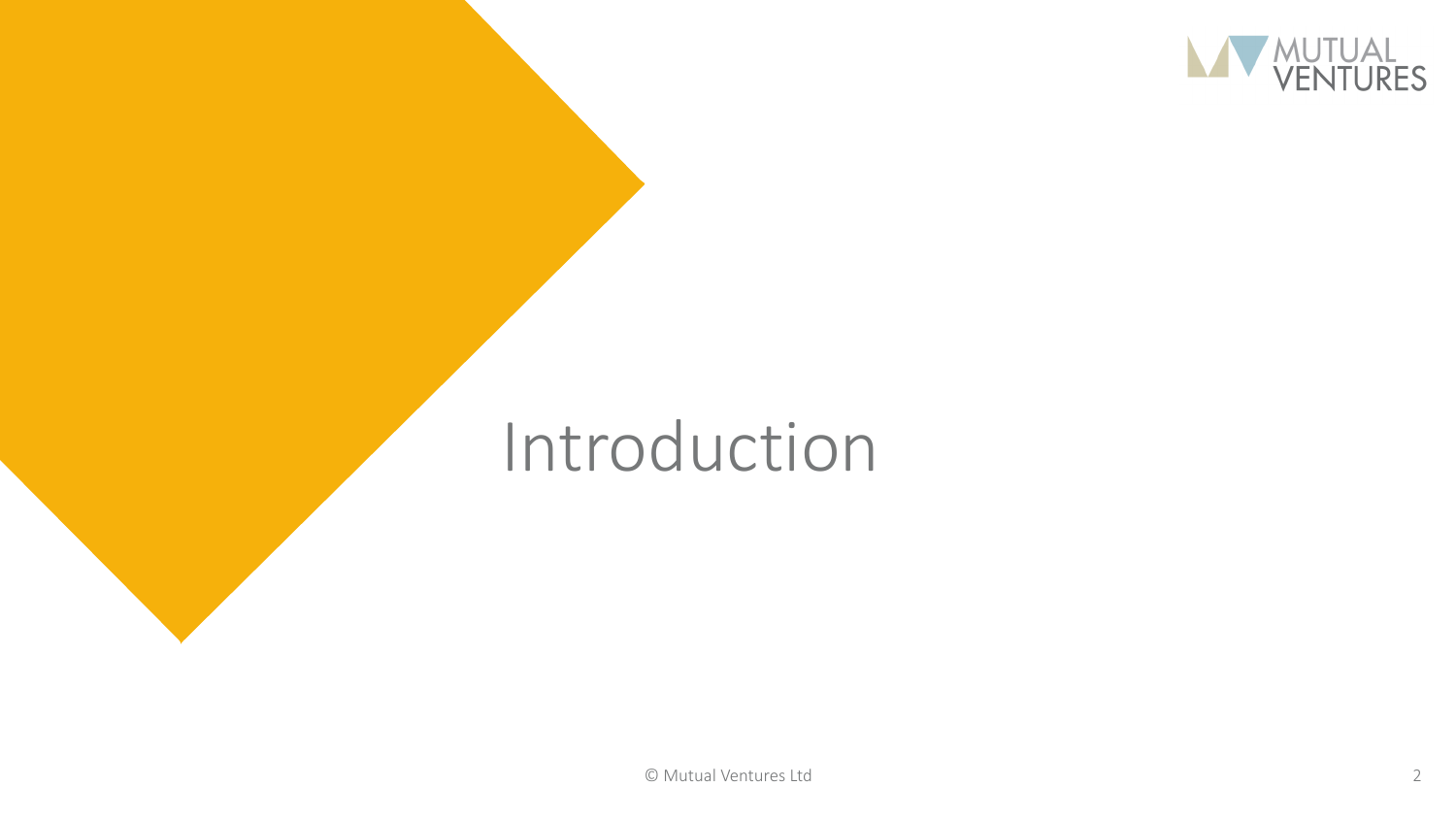

| Agenda item                                         | Time            |
|-----------------------------------------------------|-----------------|
| Objectives                                          | $9.00 - 9.05$   |
| Aligning your comms with your strategy              | $9.05 - 9.25$   |
| Who are your audiences?                             | $9.25 - 9.30$   |
| Prioritising your audiences                         | $9.30 - 9.40$   |
| Understanding your audiences - Personas             | $9.40 - 9.50$   |
| Understanding your audiences -<br><b>Unmet Need</b> | $9.50 - 10.10$  |
| Reflections                                         | $10.10 - 10.15$ |
| Connecting with your audiences                      | $10.15 - 10.25$ |
| Knowing what to say                                 | $10.25 - 10.35$ |
| Knowing how to say it                               | $10.35 - 10.50$ |
| Plan of action                                      | $10.50 - 10.55$ |
| Reflections and Close                               | $10.55 - 11.00$ |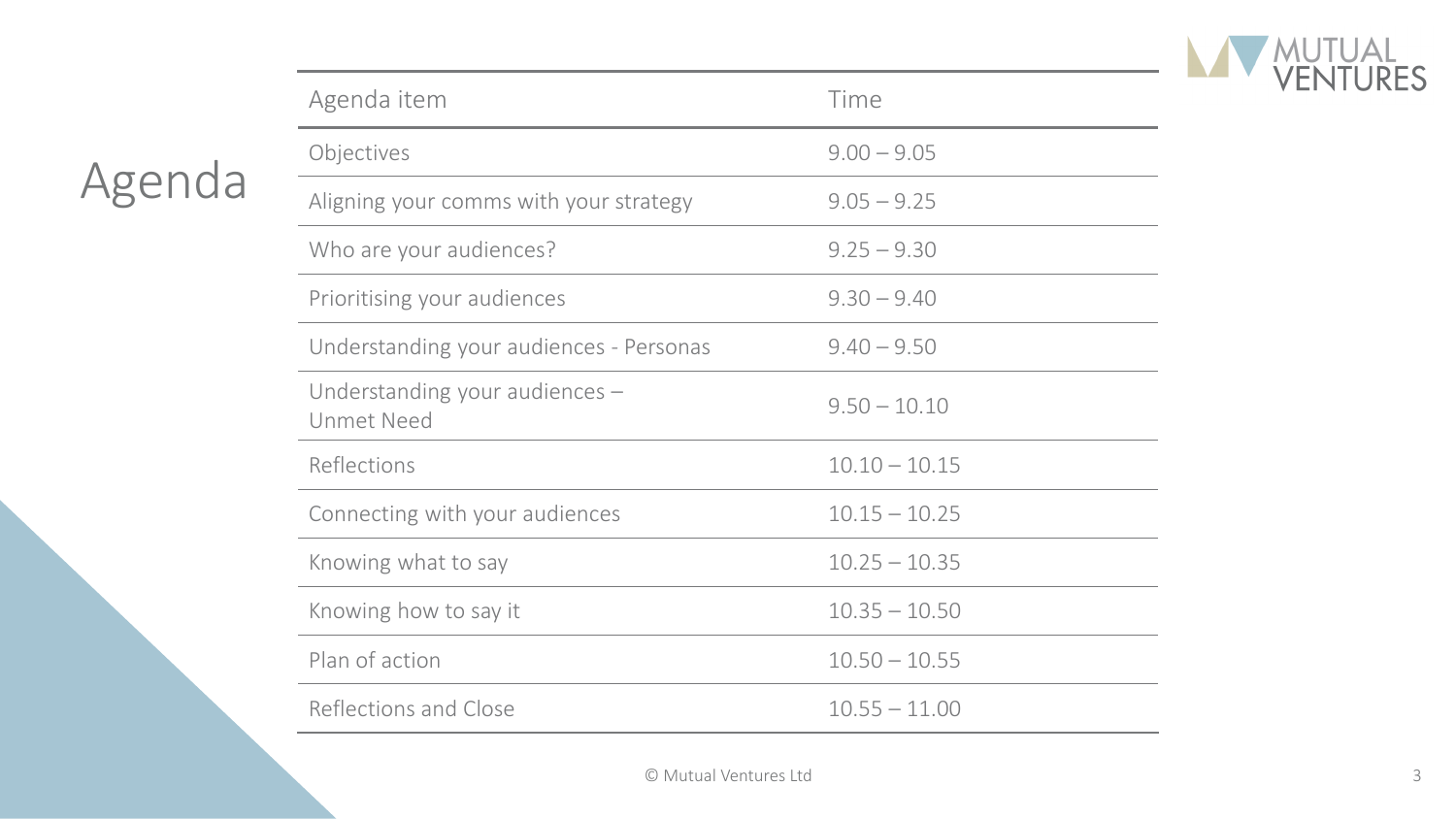

## **Objectives**

- **The Linking marketing with your overall goals**
- $\bullet$  Understanding who you want to speak to
- $\blacktriangledown$  Positioning why what you do matters to them
- $\blacktriangledown$  Planning how you are going to speak to them
- $\blacktriangledown$  Simplifying what you want to say
- $\blacktriangledown$  Identifying where you are going to communicate with them
- $\blacktriangledown$  Putting your plan into action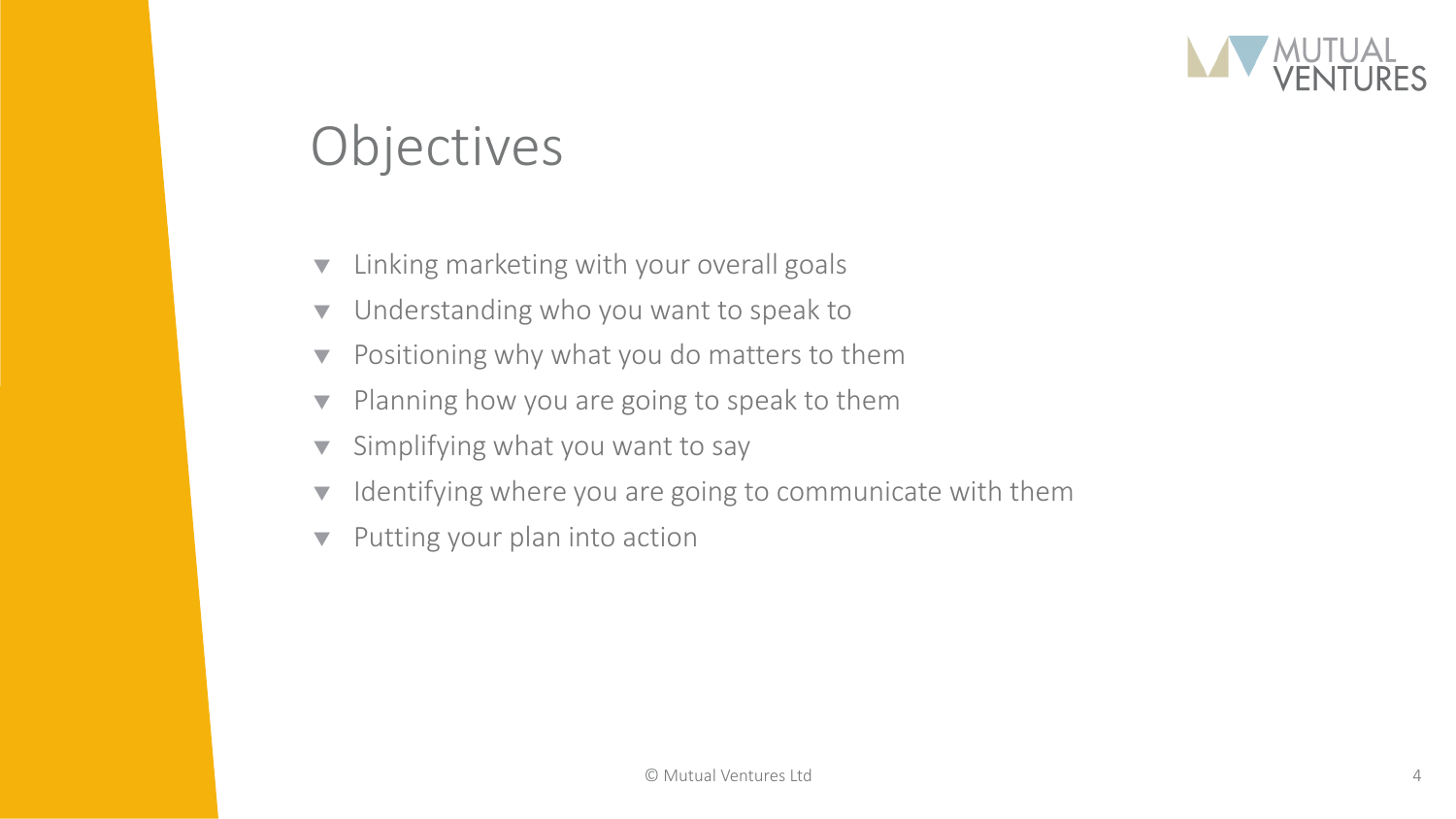

# Your plan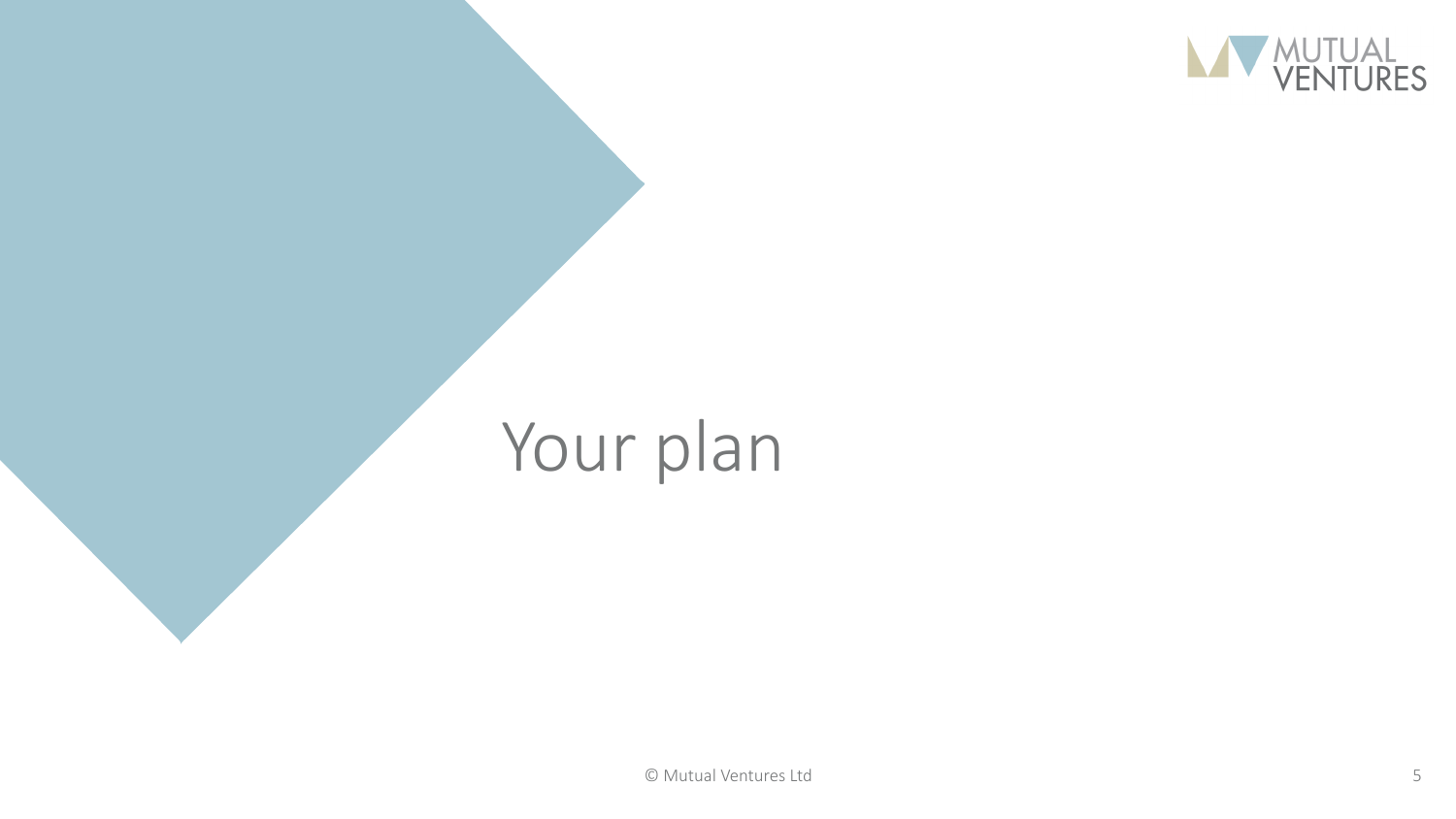### Aligning your comms with your strategy

Where are you now? What works well, where are your strengths and capabilities?

▼ Where do you want to be? What is the big picture ambition? What does your organization want to be to achieve, and when?

▼ What are the key steps you need to take to get there? What are the big steps that you need to achieve your goals?

What are the key inputs to make the key steps possible? What are the activities you need to undertake to enable the big steps to happen?

What does your marketing and digital strategy need to look like to support your plan? Who do you need to speak to, how do you need to do this and when?

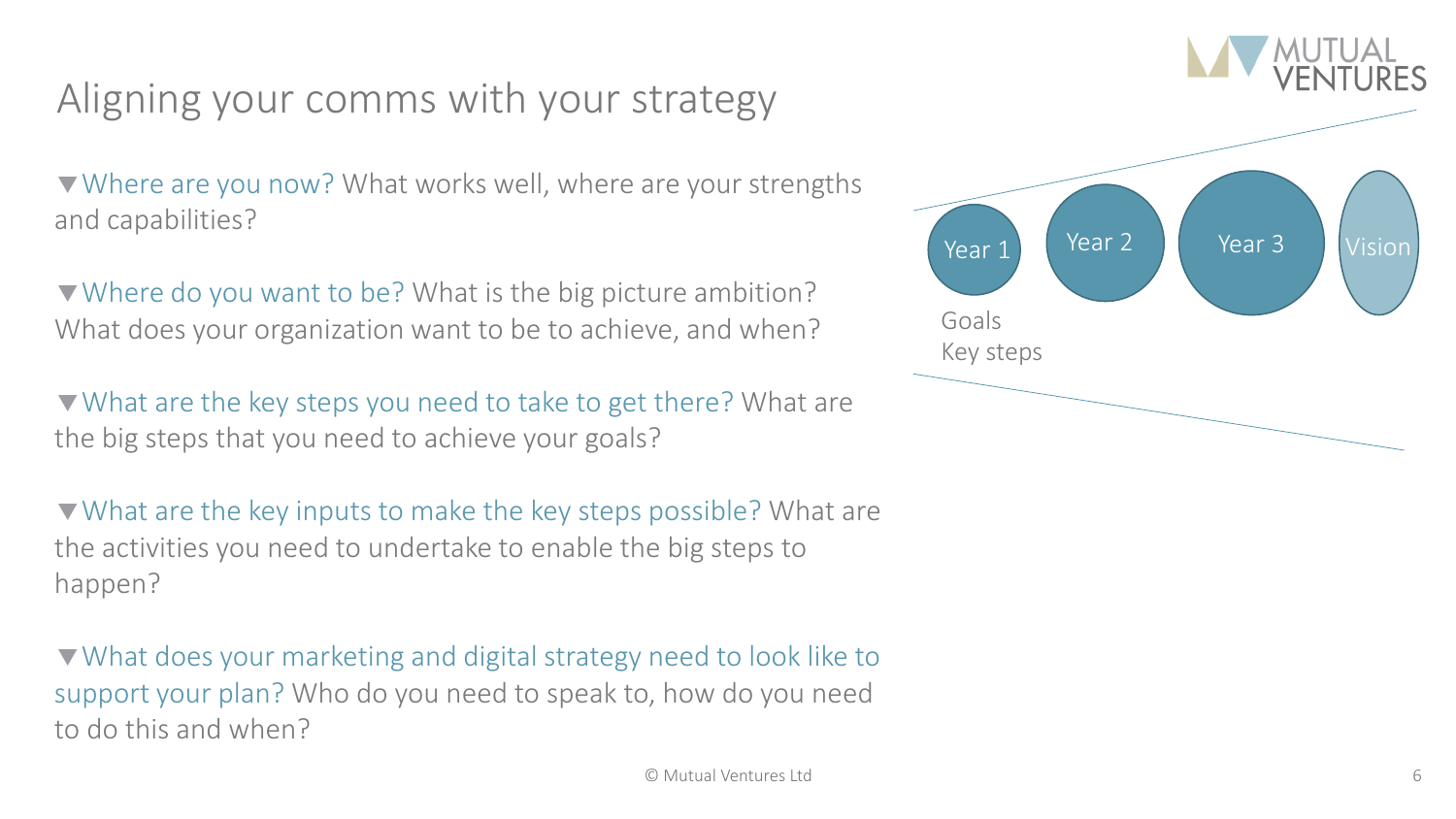## Mapping your plan and your goals

 $\bullet$  In 15 mins copy this template and sketch out your strategic vision goals against. Start with your vision and then build up the detail starting with Year 1.

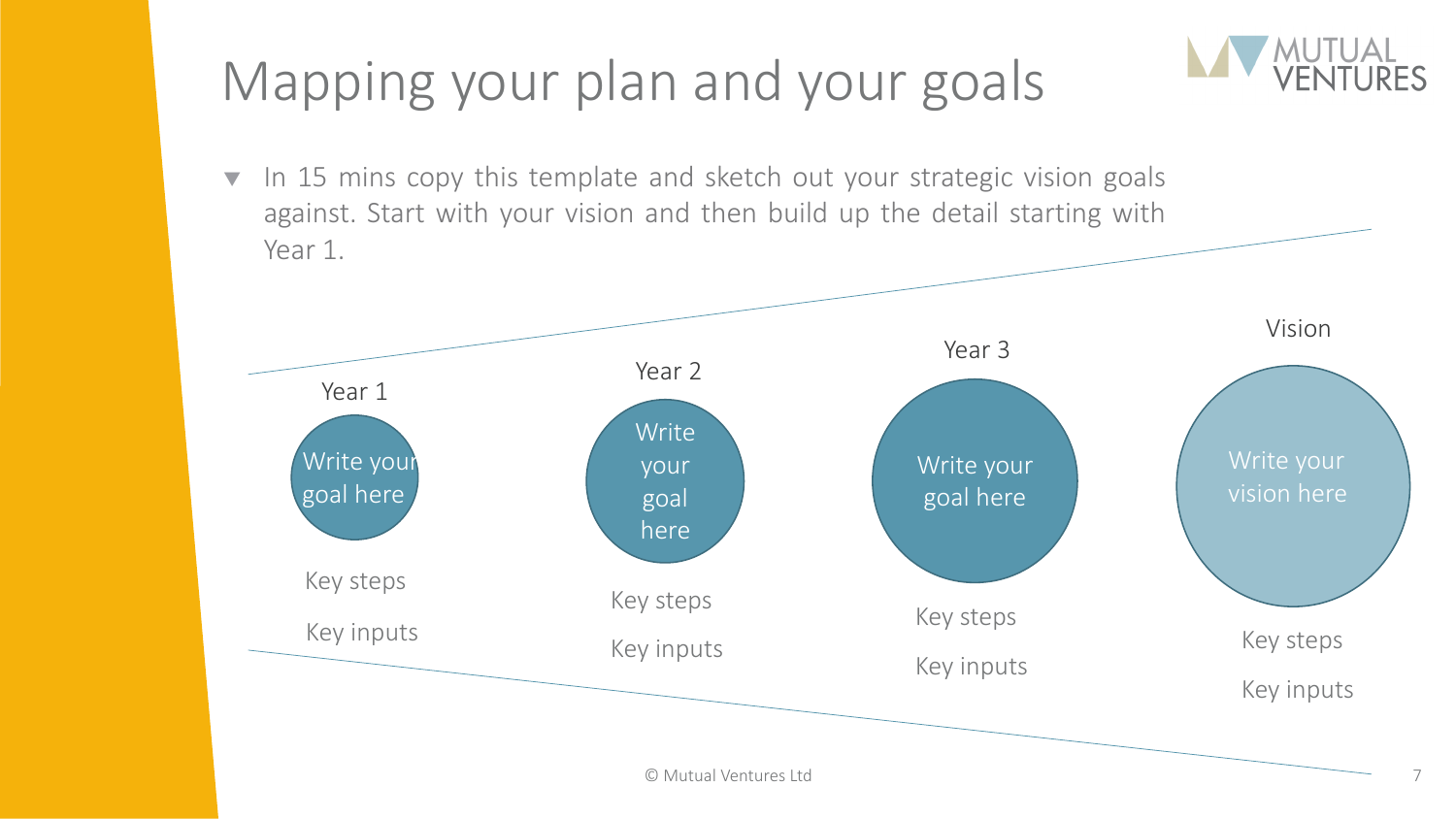

## Learning about your audiences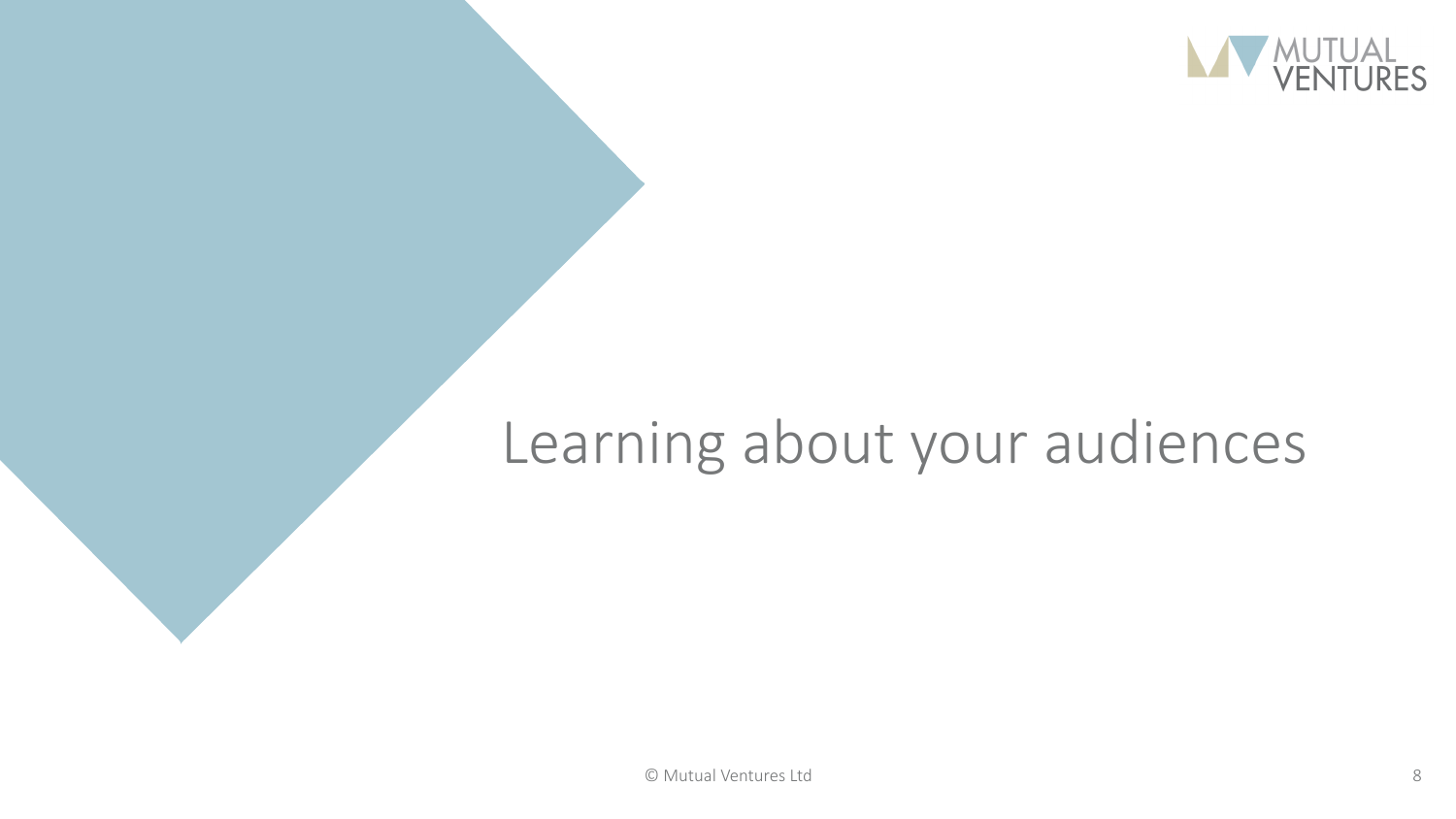#### Who are your audiences?



- Who are the key individuals or groups you need to communicate with?
- Capture the priority audiences you want to speak to (and if you find it useful you can also rank them).
- Try to be specific about 'who' they are. It will make the developing the rest of the plan easier.

In 3 mins to write down the key audiences you want to communicate with in the spaces below.

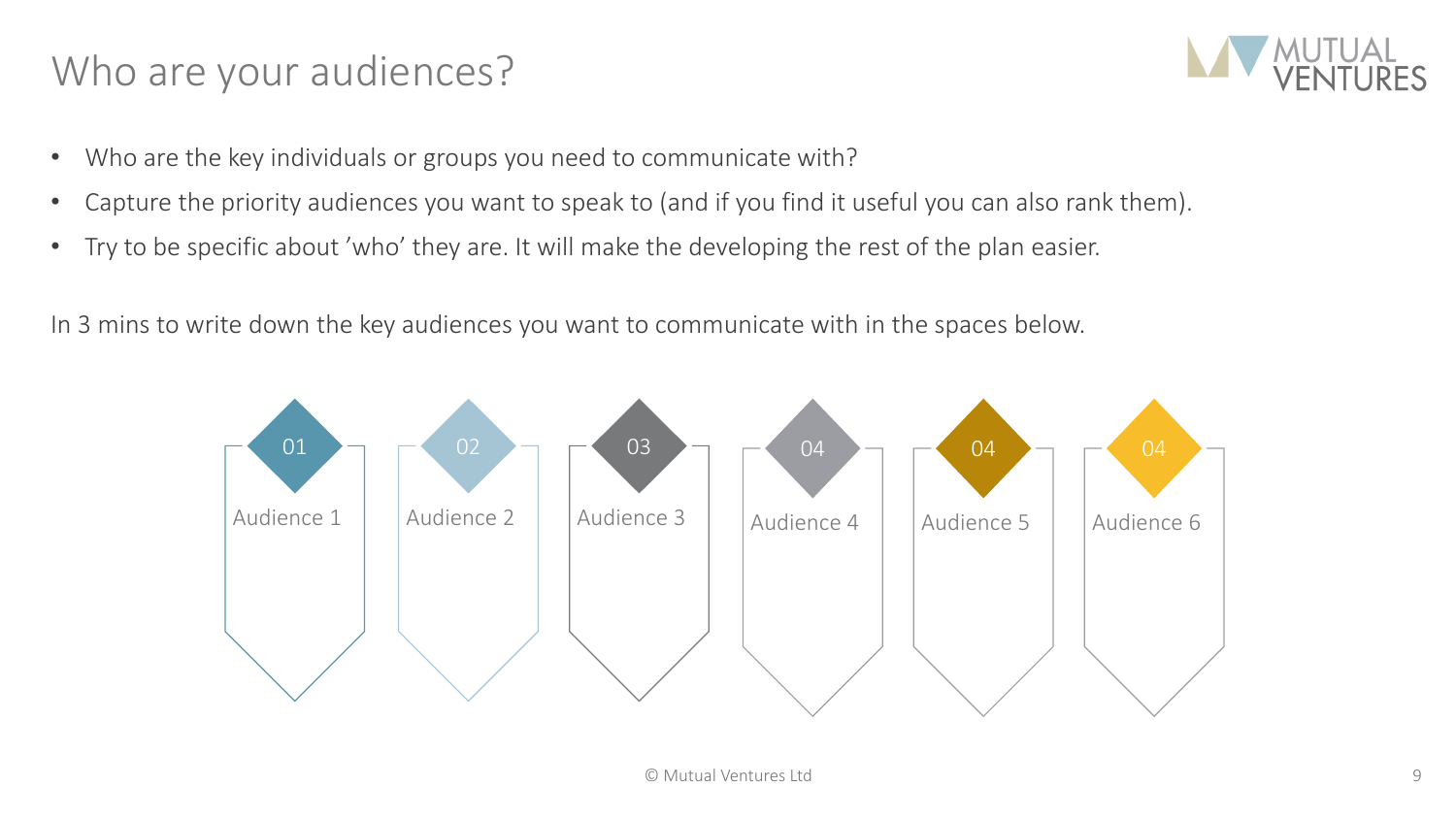### Prioritising your audiences

When you have limited resource focus your energies where its likely to have most benefit to support what you want to do. Mapping can help you understand the landscape you are working in:

- where there are opportunities for development with
- which audiences you should focus on
- Which areas you should focus on less.

#### Mapping tool

- Dogs These are products with low growth or a small share in the market you operate in.
- Cash cows Products in low growth areas which have a high percentage of the market (or the sales for the market) you operate in
- Question marks Products in high growth markets with a low share in the market you operate in.
- Stars Products in high growth markets which have high percentage of the market or the sales in the market you operate in.  $\mathbb{R}^n$  and  $\mathbb{R}^n$  and  $\mathbb{R}^n$  and  $\mathbb{R}^n$  and  $\mathbb{R}^n$  and  $\mathbb{R}^n$  and  $\mathbb{R}^n$  and  $\mathbb{R}^n$  and  $\mathbb{R}^n$  and  $\mathbb{R}^n$  and  $\mathbb{R}^n$  and



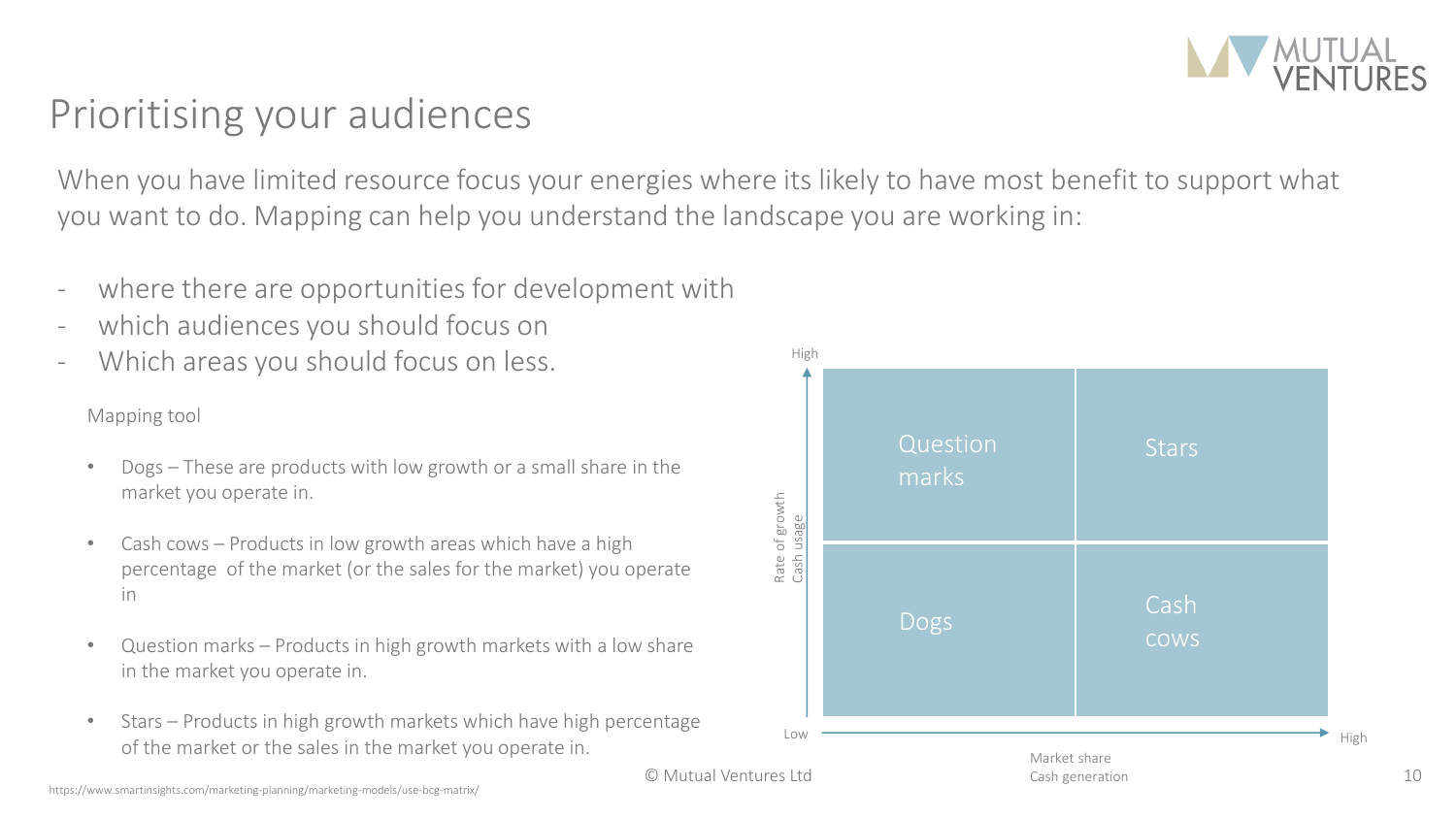

## Prioritising your audiences

You have 7 mins to map your audiences across the matrix and to shortlist the 3 you think are most promising to spend time on:

#### Mapping tool

- Dogs These are products with low growth or a small share in the market you operate in.
- Cash cows Products in low growth areas which have a high percentage of the market (or the sales for the market) you operate in
- Question marks Products in high growth markets with a low share in the market you operate in.
- Stars Products in high growth markets which have high percentage of the market or the sales in the market you operate in.

| <b>High</b>    |                                                                                                                      |                                                                                                                                                       |  |
|----------------|----------------------------------------------------------------------------------------------------------------------|-------------------------------------------------------------------------------------------------------------------------------------------------------|--|
|                | <b>Question marks</b><br><b>Products in high growth markets</b><br>with a low share in the market<br>you operate in. | <b>Stars</b><br><b>Products in high growth markets</b><br>with a high percentage of the<br>market or the sales in the market<br>you operate in.       |  |
| Rate of growth | <b>Dogs</b><br>Products with low growth or a<br>small share in the market you<br>operate in.                         | <b>Cash cows</b><br><b>Products with low growth which</b><br>have a high percentage of the<br>market (or the sales for the<br>market) you operate in. |  |
|                | <b>Market share</b>                                                                                                  |                                                                                                                                                       |  |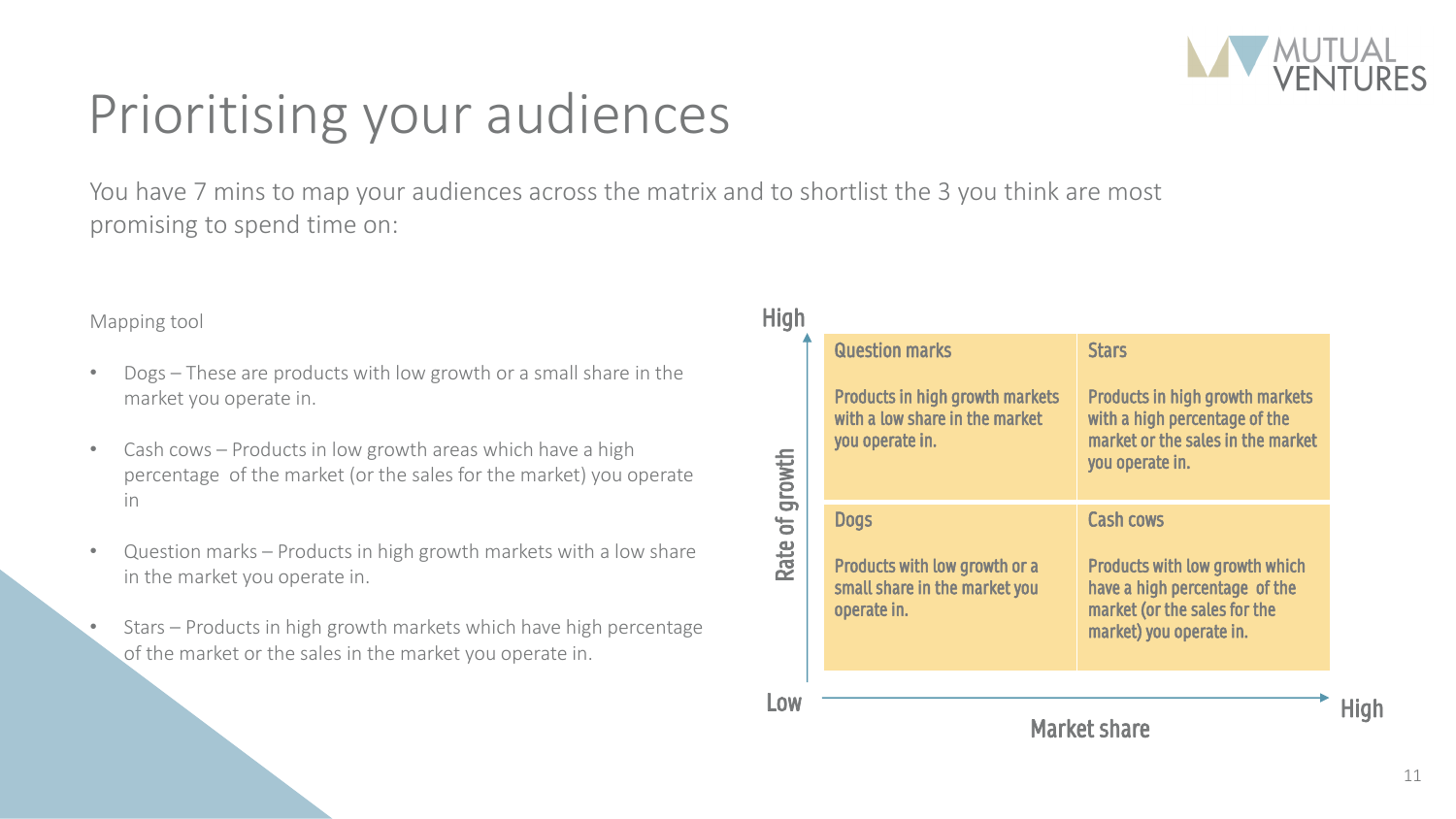### Understanding your audiences – Personas

Personas are usually fictional characters – they are designed to capture the needs, goals and behaviours of real audiences. They are designed to:

- Help us explore our audience and understand those we want to engage with
- Help us understand who they are and remind us that we are not designing for ourselves but those we want to engage with.
- Make it easier for us understand who we are trying to attract and see things from their perspective, not our own.

Create one persona for each audience.

You may decide you may need more than one persona for particular subgroups of people within a particular grouping you want to understand.





<sup>\*</sup>ref: <https://www.100open.com/toolkit/> - for tools and definitions. Please ref if you use this.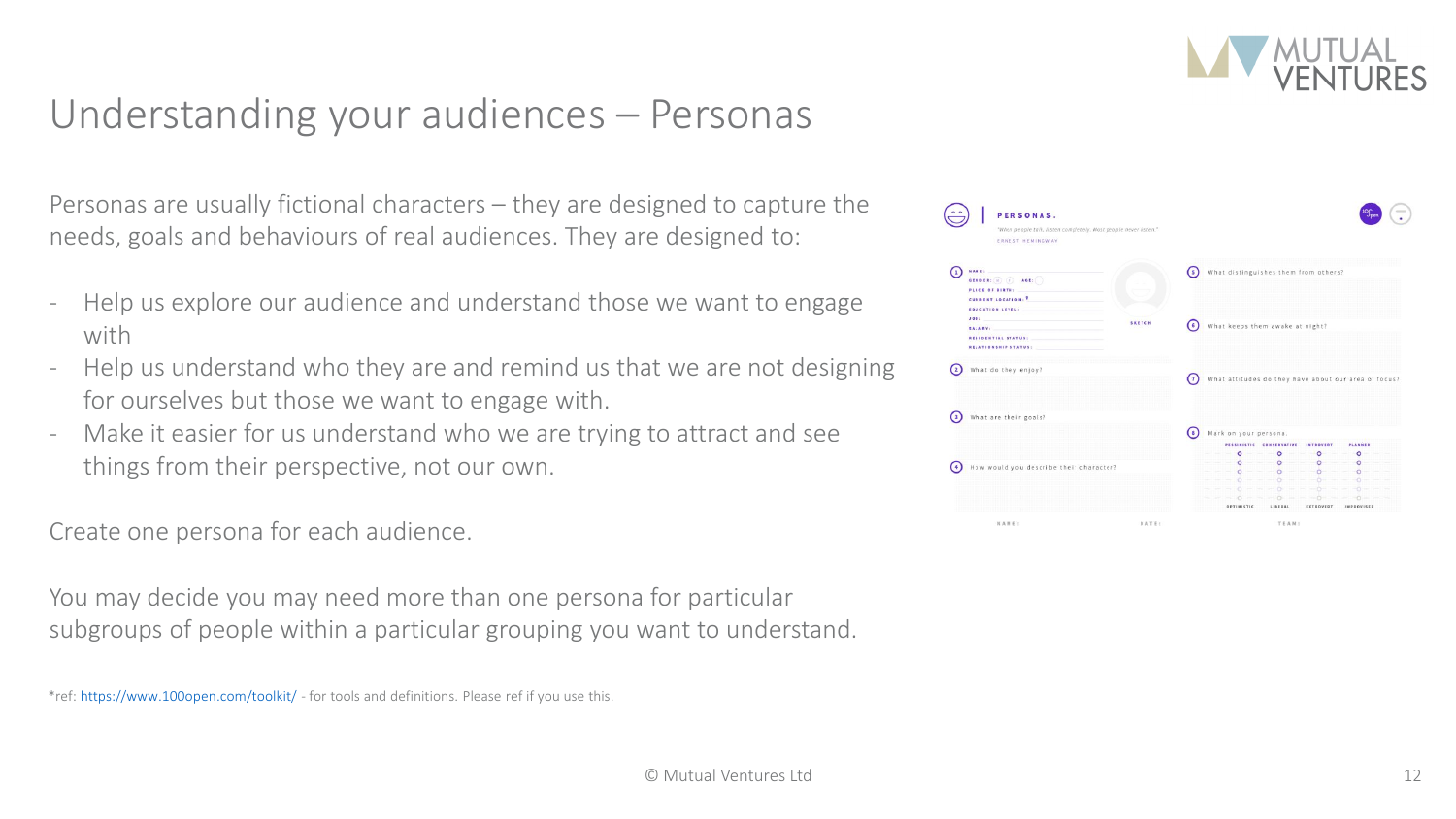

## Personas

 $\blacktriangledown$  You have 5 mins to create a persona for one of your audiences

| <b>PERSONA</b>           |      |        |                                                                        |
|--------------------------|------|--------|------------------------------------------------------------------------|
| Name:                    |      | Sketch | What are their goals?                                                  |
| Gender:                  | Age: |        | How would you describe their character?                                |
| Place of birth:          |      |        | What distinguishes them from others                                    |
| <b>Current location:</b> |      |        | What keeps them awake at night?                                        |
| <b>Education level:</b>  |      |        | What attitudes might they have about your<br>organization or business? |
| Job:                     |      |        | Mark on your persona                                                   |
| Salary:                  |      |        |                                                                        |
| Residential status:      |      |        |                                                                        |
| Relationship status:     |      |        |                                                                        |
| What do they enjoy?      |      |        |                                                                        |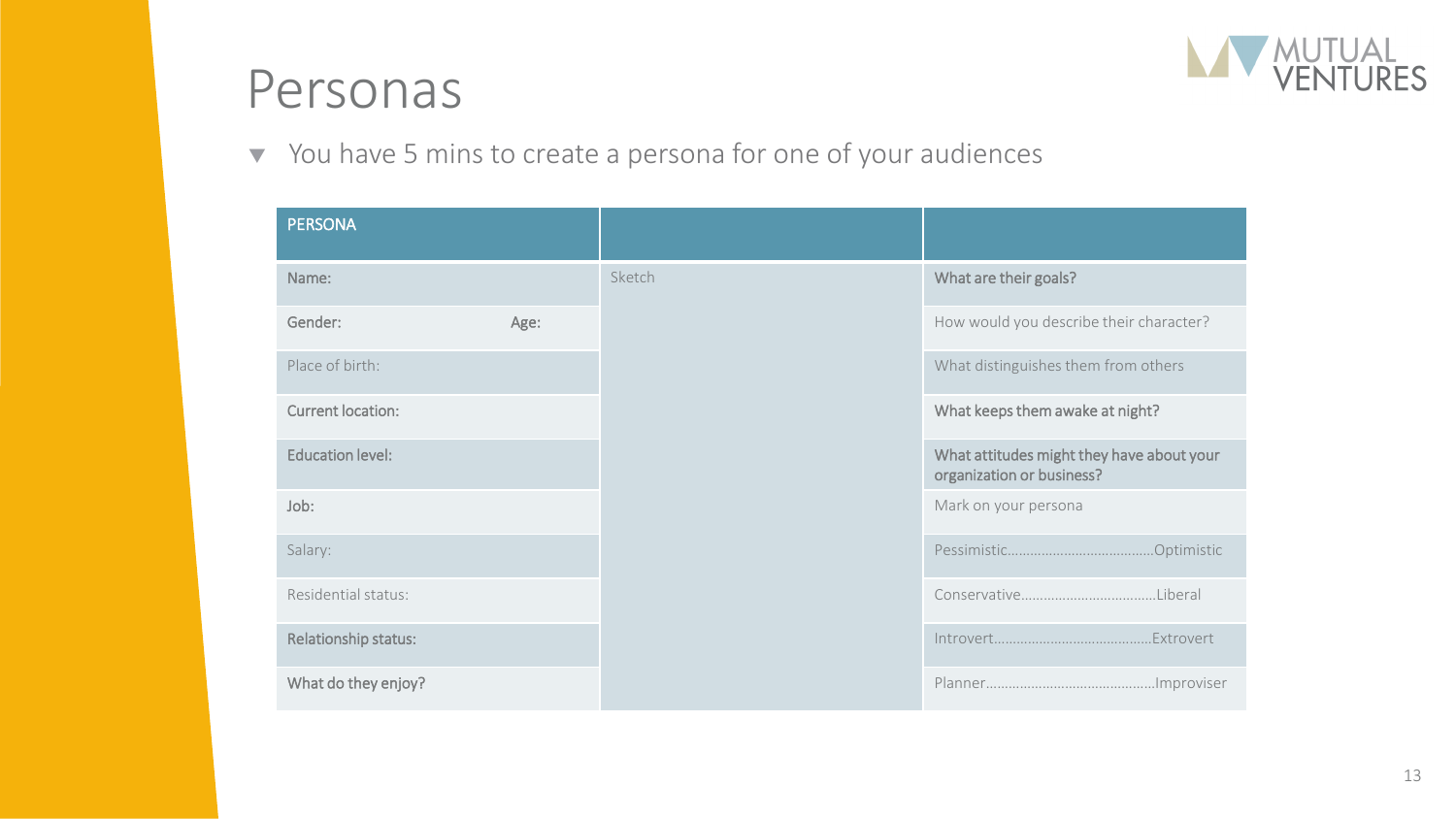### Understanding your audiences – Unmet need

We want to understand who we are trying to engage. The personas help us understand who the audiences are and what keeps them awake at night.

The unmet need helps us understand the root of the core problem you want to solve for that person.

- Be as specific as you can about what the problem is (use simple, plain language)
- Ask why several times until you get to the root of the problem.
- Try and understand what work around they may be using (this may give you useful clues) or whether there are no alternatives – this is also useful information
- Why hasn't anything else met this unmet need (no technology advanced enough, too expensive to deliver, used to be a statutory service).
- Be clear about why its important to meet this need.



| UNMET NEED.<br>"People don't want quarter-inch drills. They want quarter-inch holes."<br>PROFESSOR THEODORE LEVITT |       |                                                       |
|--------------------------------------------------------------------------------------------------------------------|-------|-------------------------------------------------------|
| Define the unmet need. (IN 10 WORDS OR FEWER).<br>Ω                                                                |       |                                                       |
| Whose unmet need is it?<br>$\overline{2}$                                                                          |       | ᢙ<br>Why has this unmet need not been satisfied?      |
| Why is it important to meet this need?                                                                             |       | $\circ$<br>How is this unmet need currently overcome? |
| NAME:                                                                                                              | DATE: | TEAM:                                                 |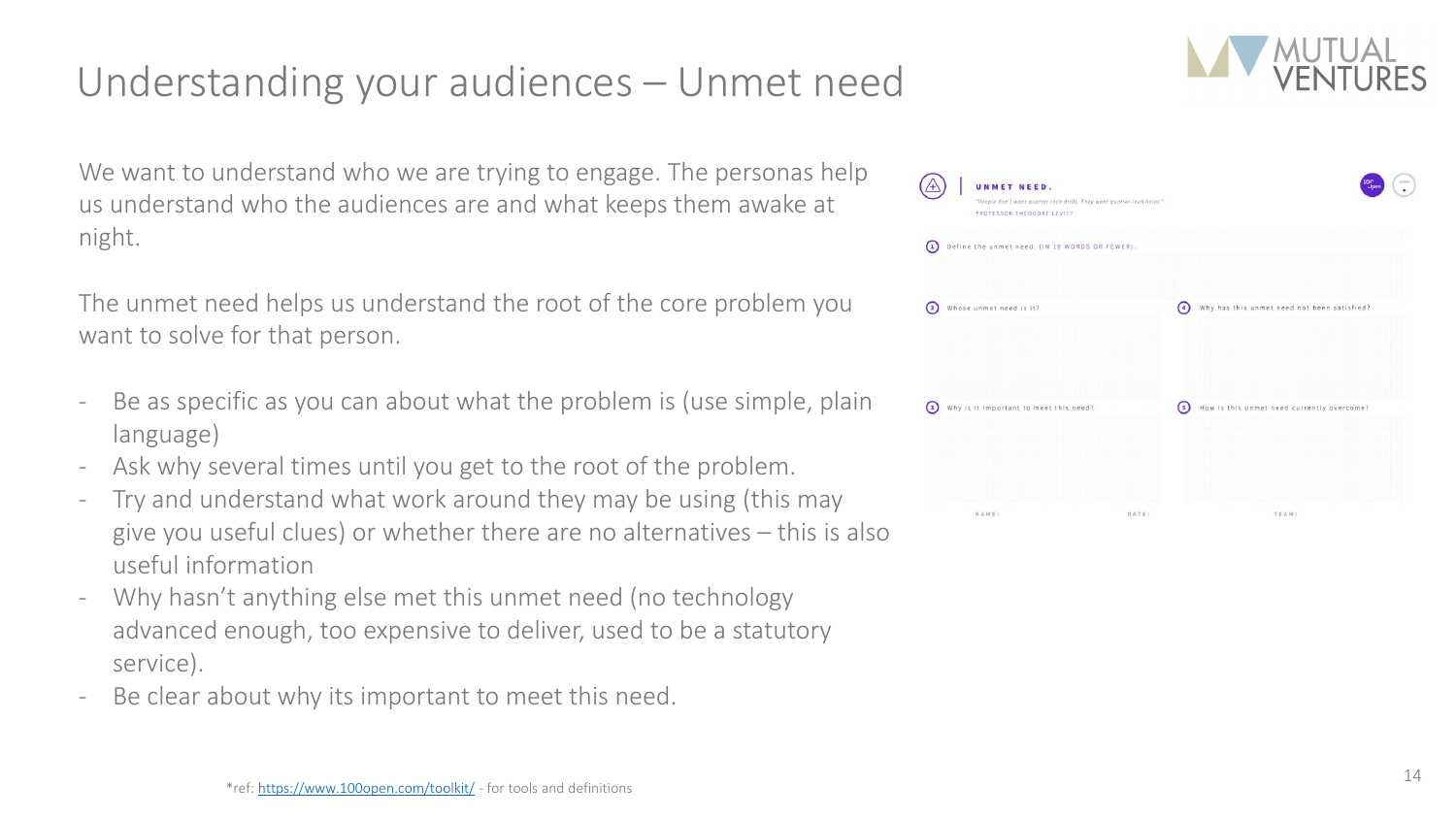## Unmet needs



You have 7 mins to outline your unmet need for the same persona:

| <b>UNMET NEED</b>                               |                                             |
|-------------------------------------------------|---------------------------------------------|
| Define their unmet need (in 10 words or fewer): | What distinguishes them from others         |
| Whose unmet need is it?                         | Why has this unmet need not been satisfied? |
| Why is it important to meet this need?          | How is this unmet need currently overcome?  |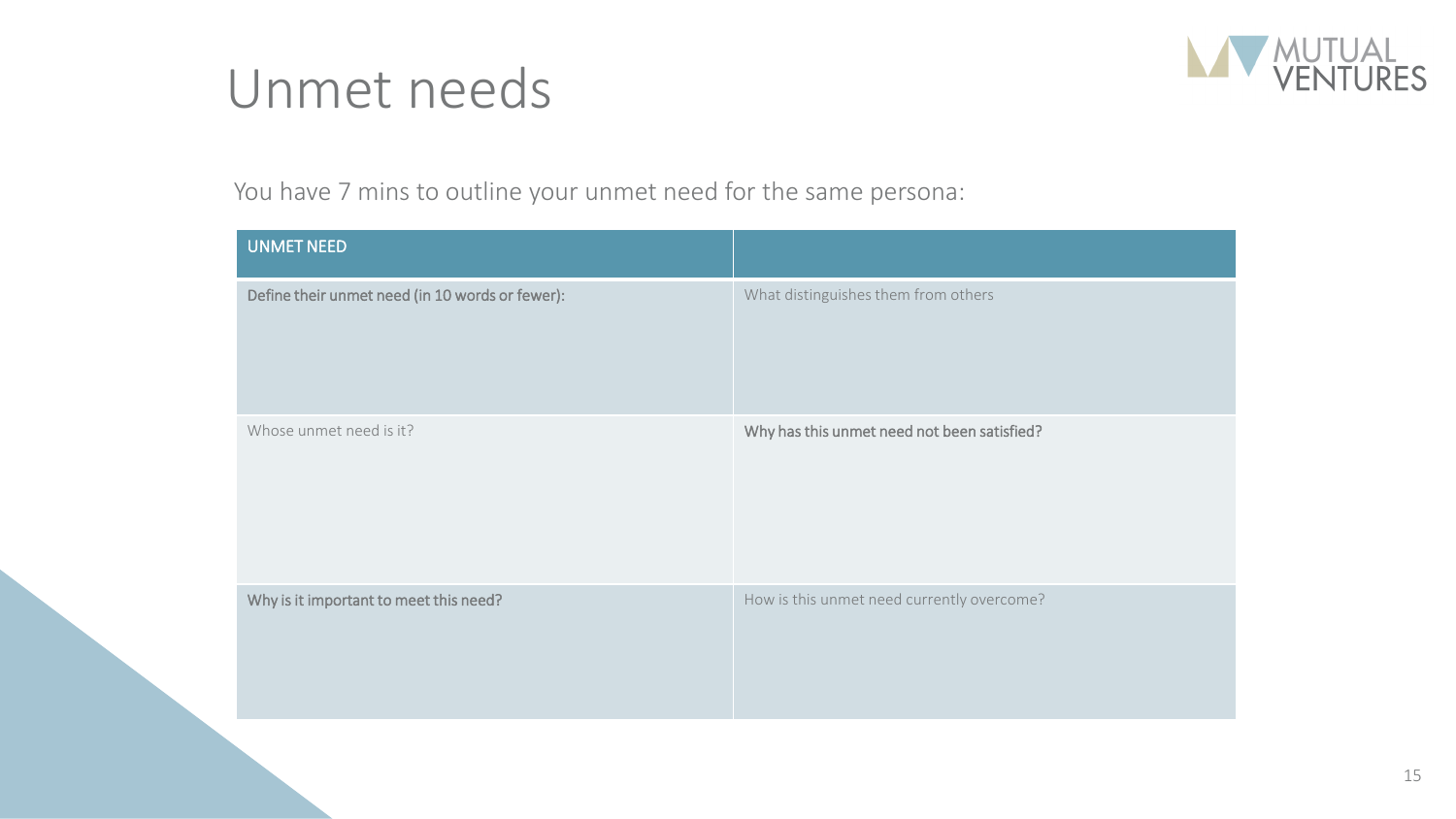

## Part 1: Reflections and Questions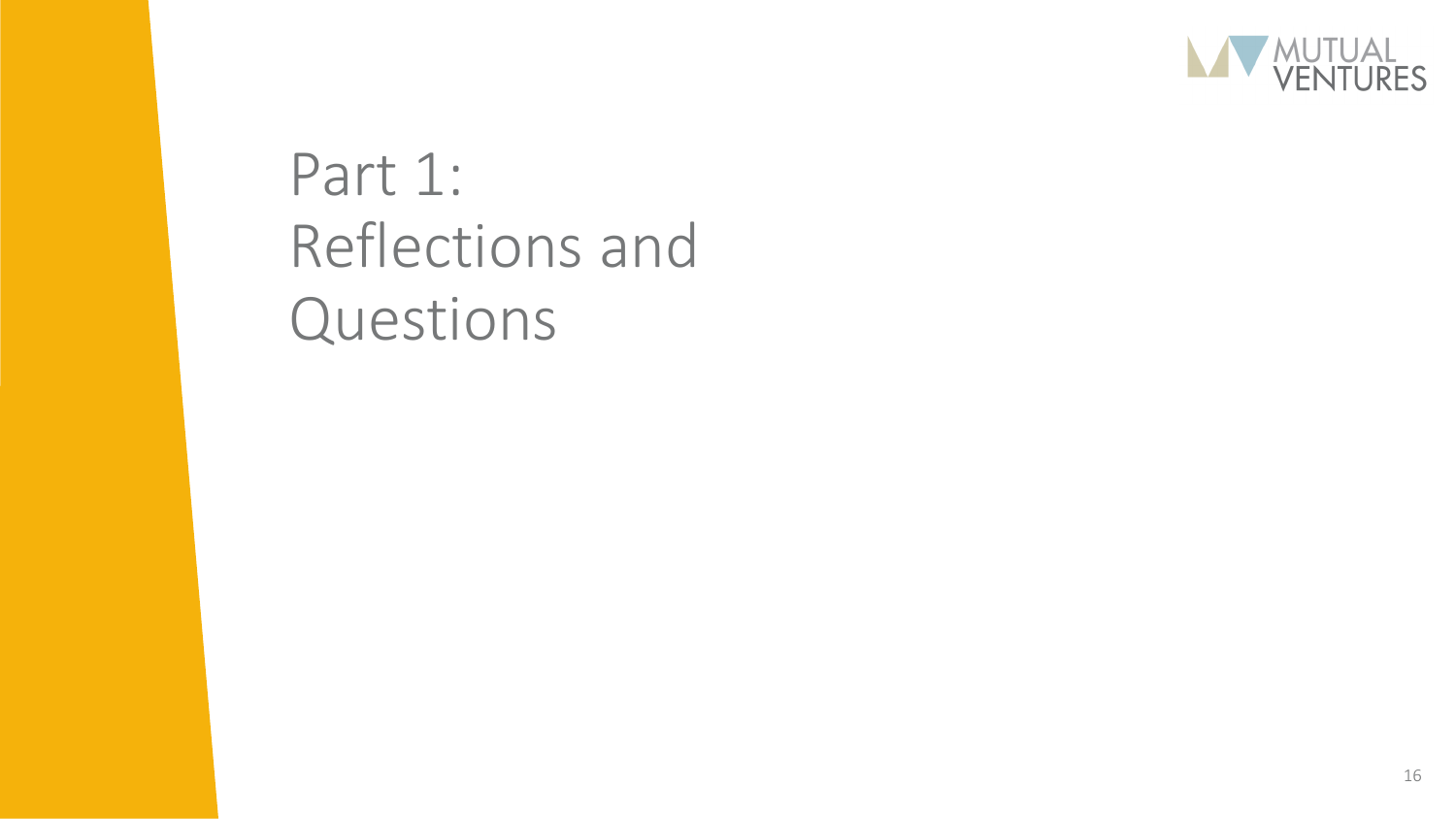## Connecting with your audiences – Meeting their unmet need



We now understand your audiences a little better. We have an idea of who they are and what they need. So how can you and your business speak to them in a meaningful and impactful way through your marketing?

We first need to better understand ourselves and our businesses. How can we meet our audiences needs? And why should they care about what you have to offer? What makes you unique?

Identifying a USP helps to give your marketing content a clear focus. It helps your audience to understand exactly why you are the right fit for them, quickly and clearly:

- What do you do?
- What do you do **better** than any body else?
- What do you do **differently** to anybody else?
- Think beyond just your product or service. It could be **how** you do what you do that makes you unique.
- Don't be afraid to be niche.
- Keep asking yourself, 'is this unique?' until you get to something that truly is.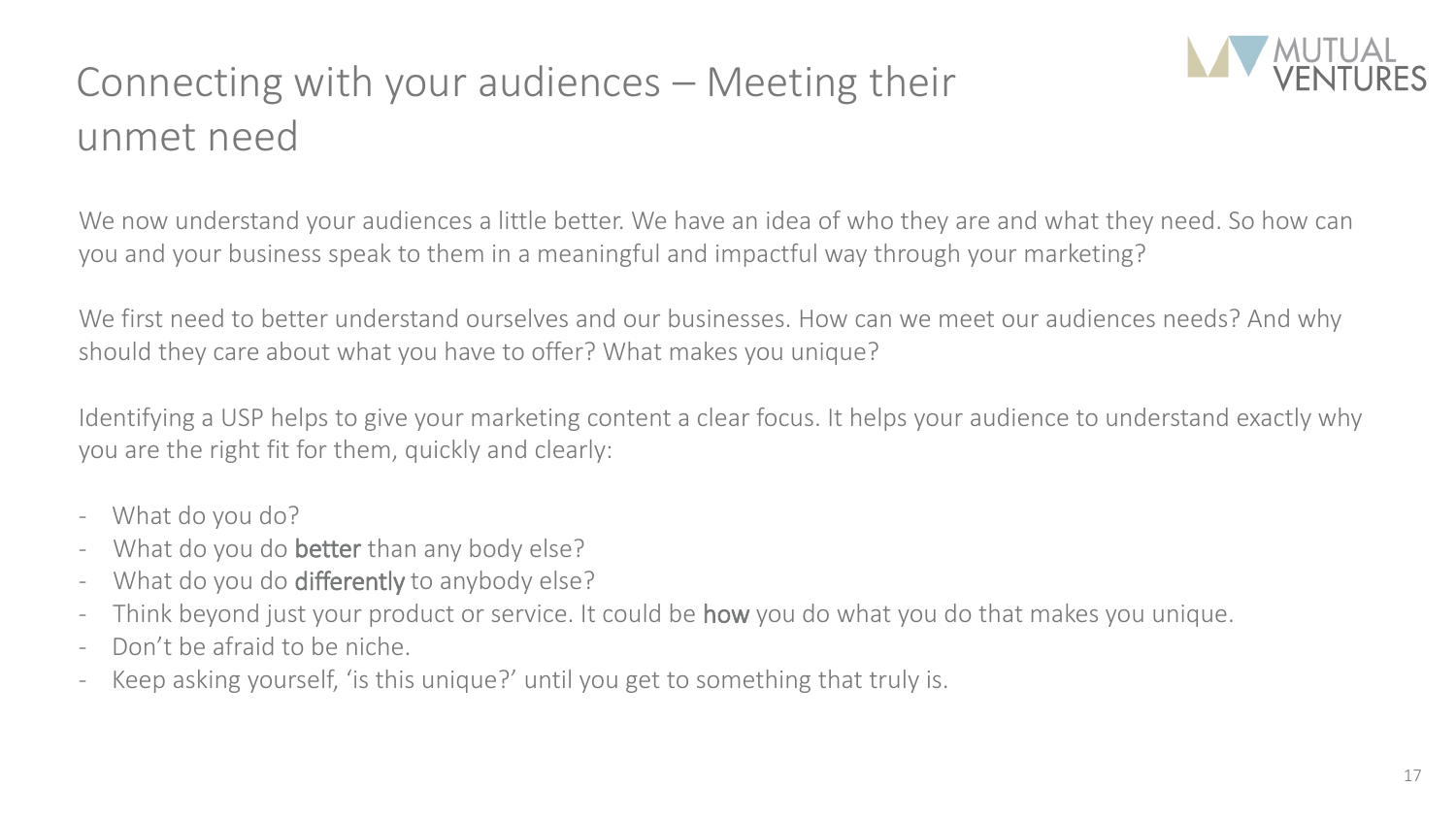## Finding your USP



You have 5 mins to outline what makes your business truly unique:

| <b>DEFINING YOUR USP</b>                    |                                          |
|---------------------------------------------|------------------------------------------|
| What service or product do you offer?       | What do you do better than anybody else? |
| What do you do differently to anybody else? | How can you prove that?                  |
| Define your USP in a single sentence:       |                                          |
| We                                          |                                          |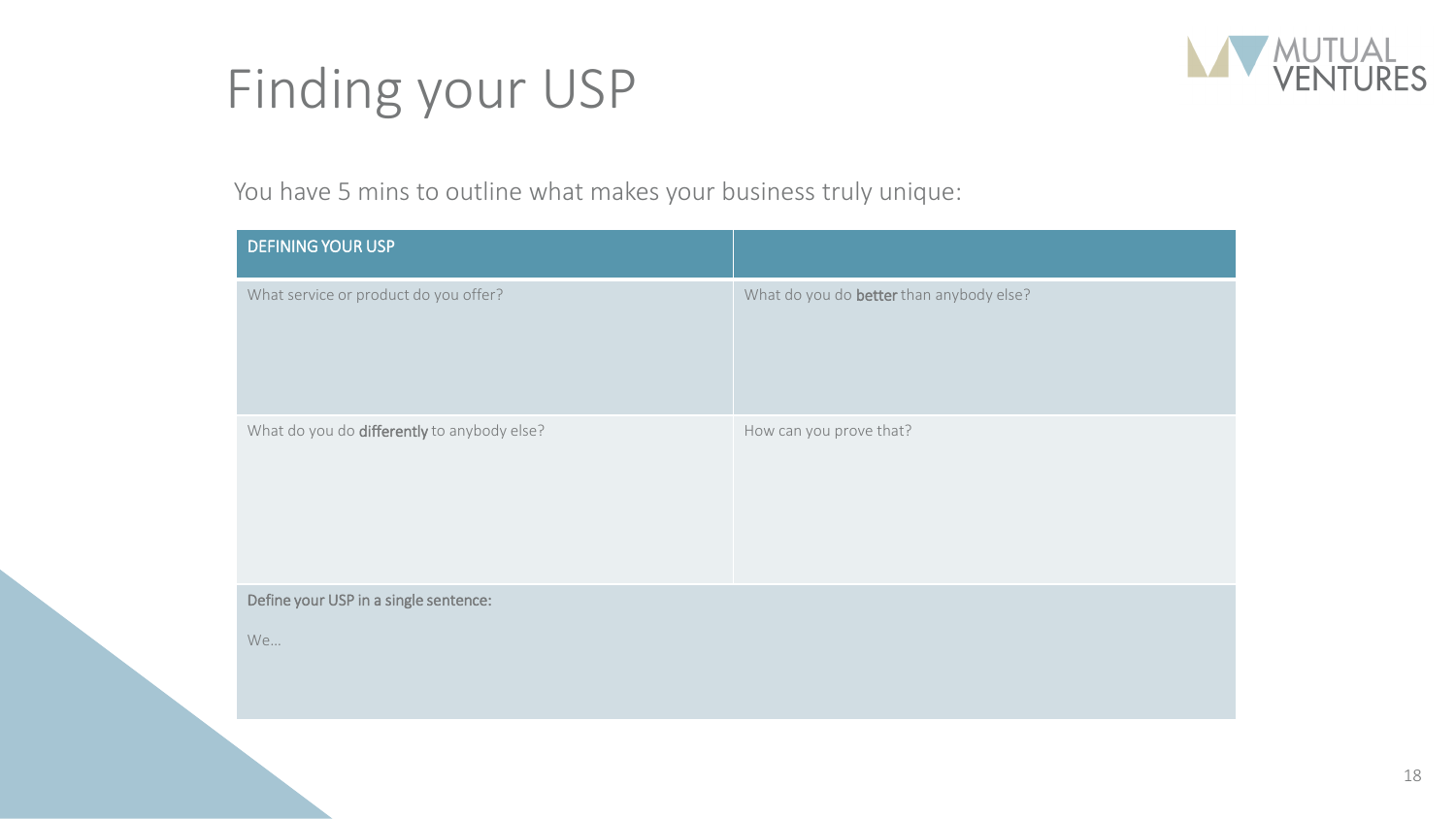### Knowing what to say – Making your USP meaningful

You have your USP. But how can you turn that into something meaningful that will make your audience sit up and take notice? It's not about doing *as much* marketing as you can. It's about creating marketing content that adds real value to your target audiences. We call this 'pillar' content. And for us it's our digital marketing framework.

Good pillar content gives you something to share with your audience that demonstrates how you can help them. It's something that sets you apart from your competitors and shows them how you're different.

You may already have something that fits the bill, and that's great. But let's think about some others:

- Think about your audience's unmet need
- Think about your USP
- How can you bring those together to **create real value**?
- Think creatively and think big!
- At this stage more is more when it comes to ideas. Don't be bound by format

#### Our Example





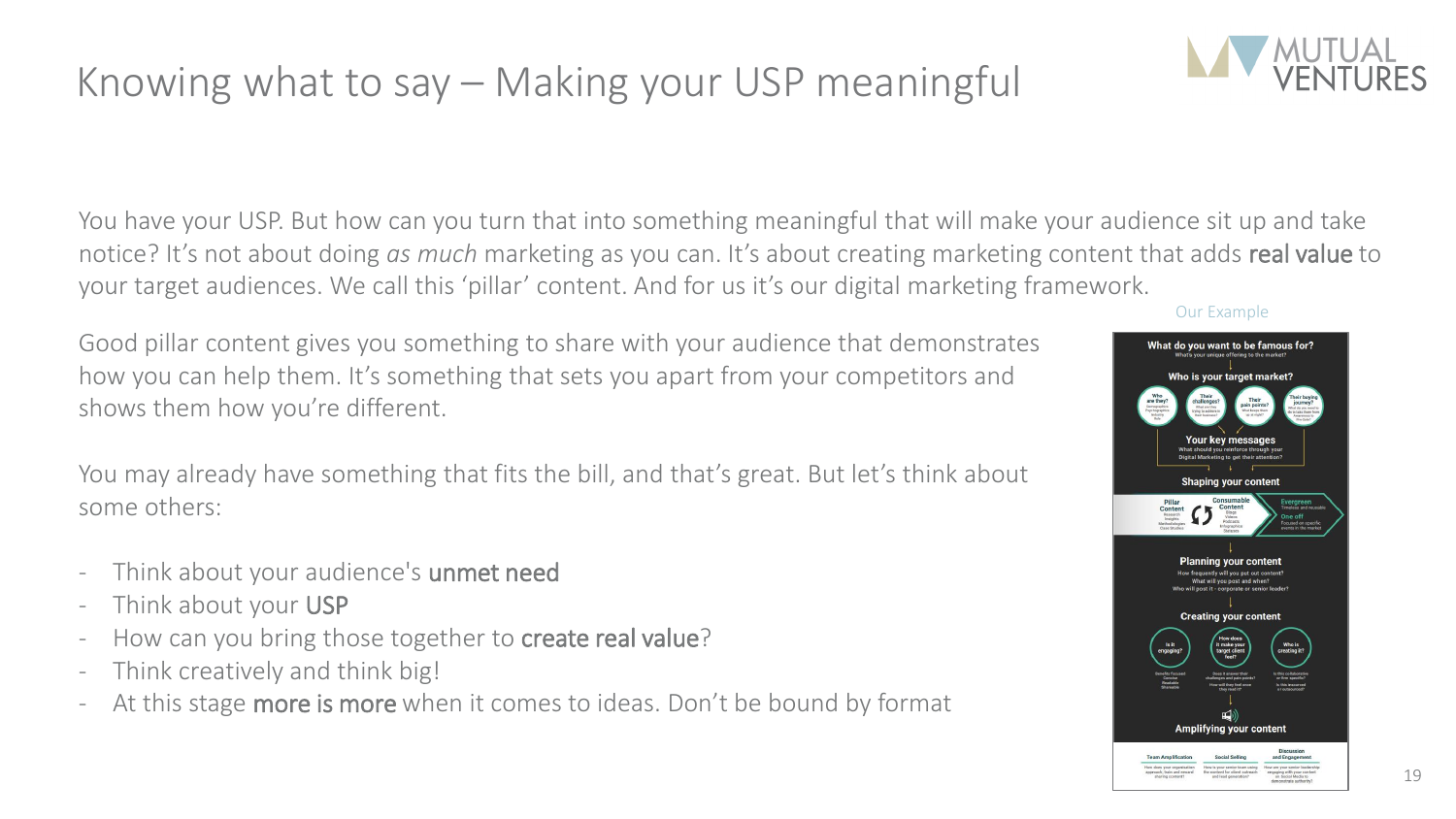## Content ideas



You have 5 minutes to think about some possible pillar content ideas that your audience will find valuable:

| PILLAR CONTENT TOPICS / IDEAS |      |
|-------------------------------|------|
| $1.$                          | 6.   |
| 2.                            | 7.   |
| 3.                            | 8.   |
| 4.                            | $9.$ |
| 5.                            | 10.  |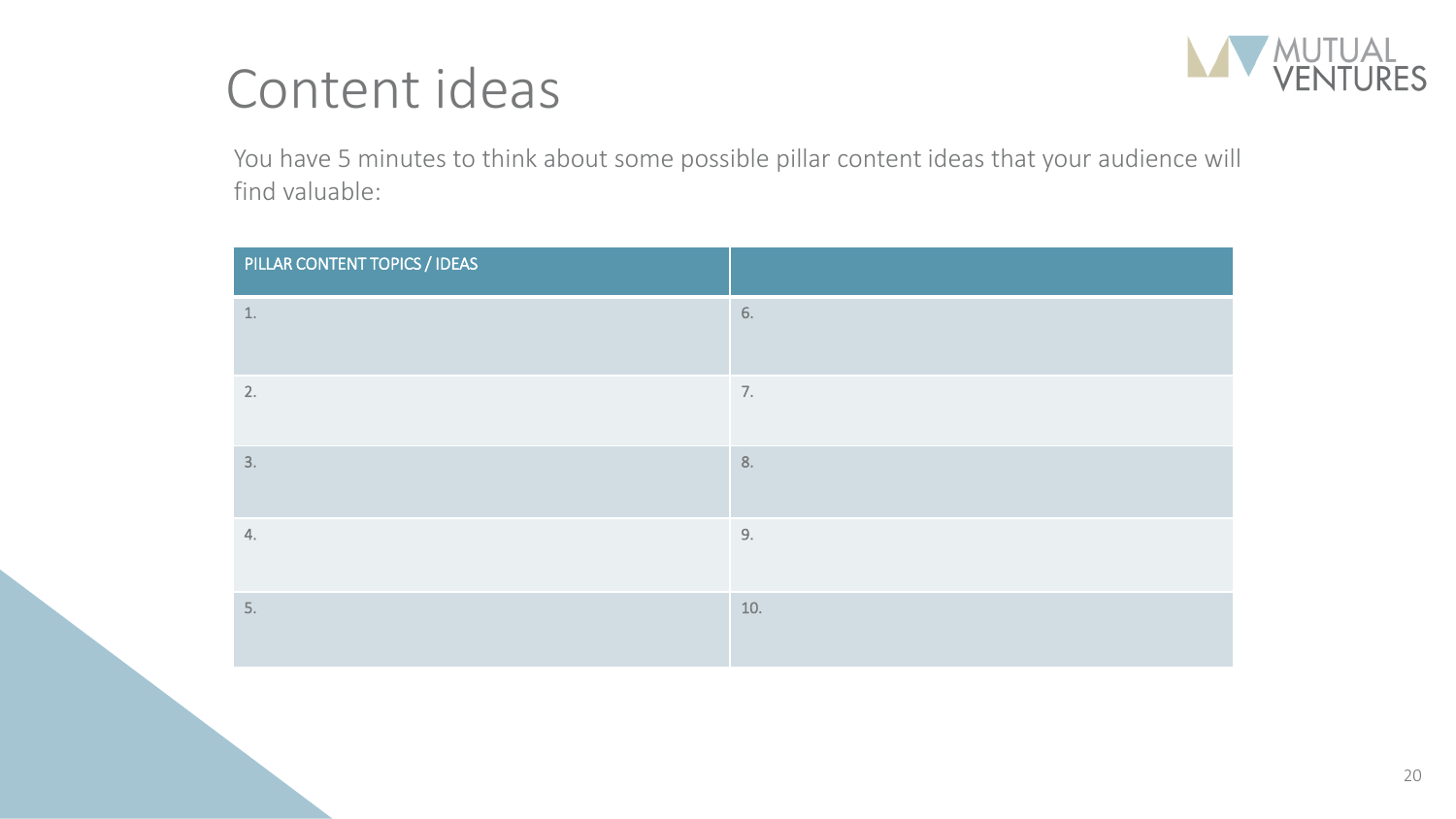### Knowing how to say it – Turning your ideas into content

So how can you bring your great ideas to life? At this stage, it's important to think realistically. We know that not many people have the time, resource or budget to create lots of content. In fact, some people may only have the capacity to create one this year. And that's fine. But let's make sure it's the right piece of content. Something that's going to be relevant for a long time. We call that 'evergreen' content.

The ideal 'evergreen' content will be long-form and packed with value but can also be chopped up into smaller pieces of 'consumable content'. For example, an eBook can become five shot blogs, which can become 10 social media posts. But more on that later.

To start off with, let's focus on your 'evergreen' content:

- Think about your **pillar content ideas**
- How might they best be brought to life for your audience in a long-form format?
- Different topics may suit different formats, and that's fine
- If it helps, think about examples of good marketing you've seen!

#### Our Example

**NO MEETINGS?** 

21



Create.

Engage.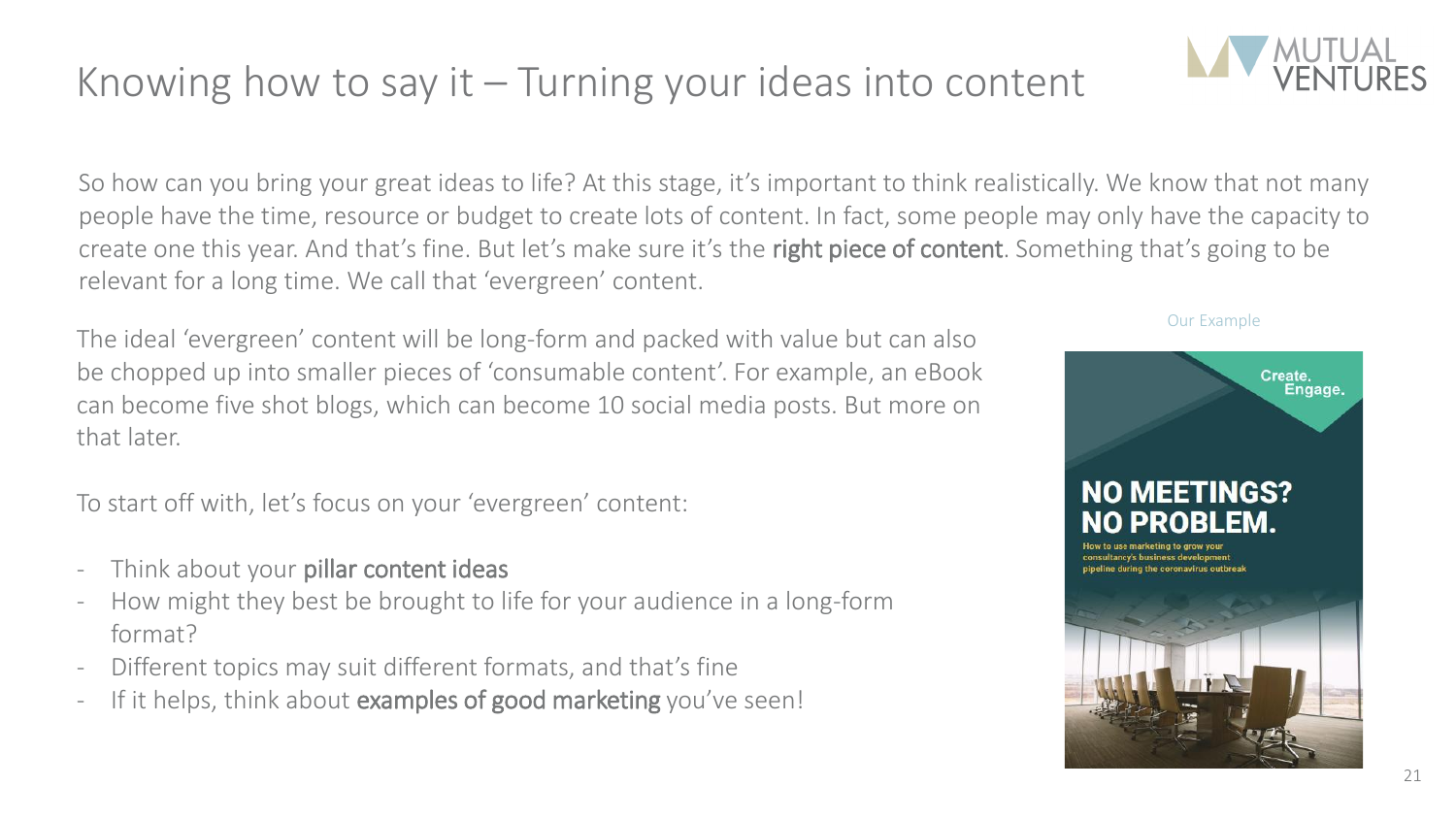## Evergreen content formats



Pick 5 of your pillar content topic ideas. You now have 5 minutes to think about some possible 'evergreen' formats that might stand out to your audience.

| <b>CONTENT TOPICS</b> | <b>EVERGREEN CONTENT FORMAT</b> |
|-----------------------|---------------------------------|
| $1.$                  |                                 |
| 2.                    |                                 |
| 3.                    |                                 |
| 4.                    |                                 |
| 5.                    |                                 |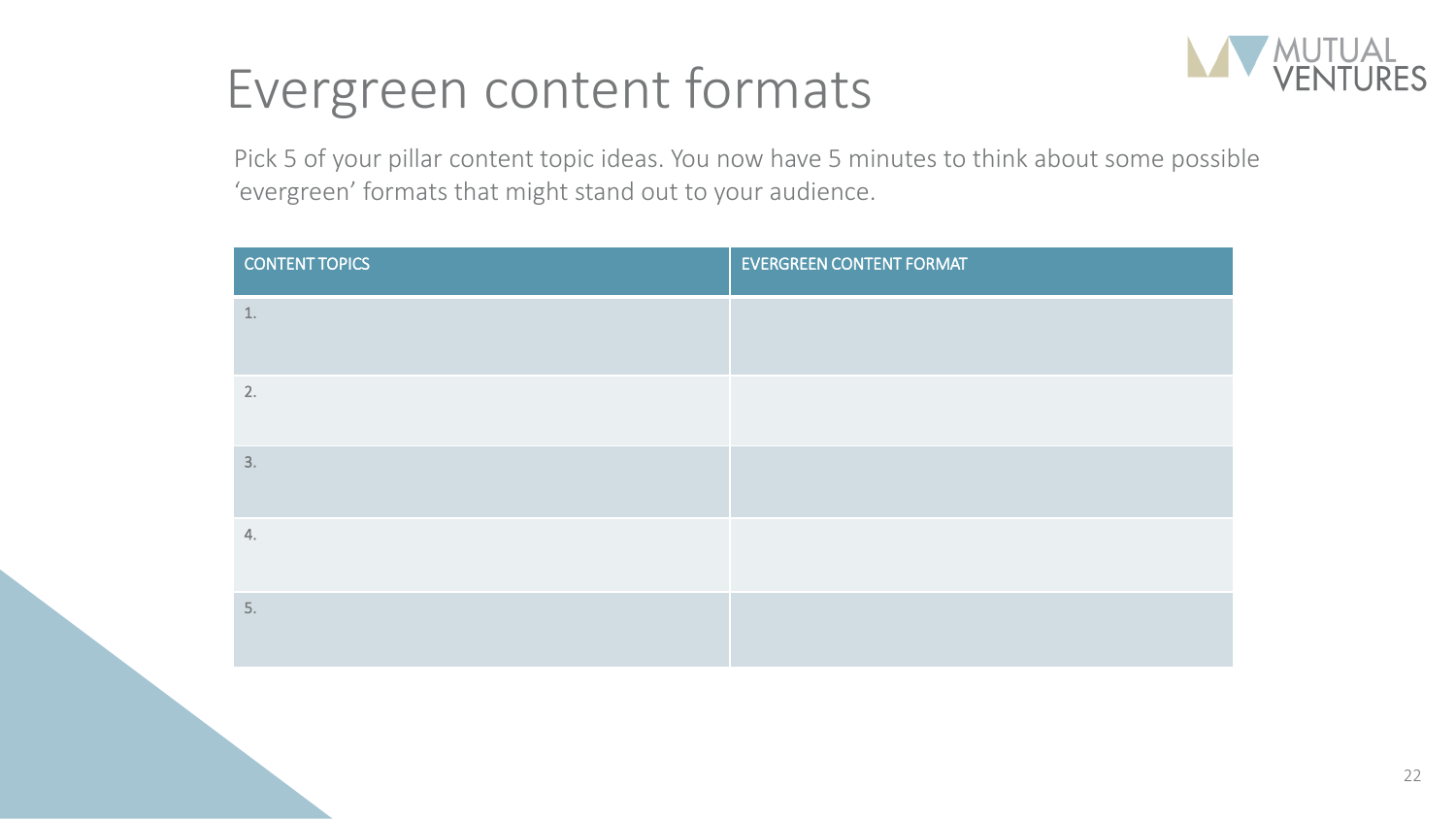## Knowing how to say it – Creating more content efficiently by repurposing

Many organisations fall into the trap of creating great 'evergreen' content but only using it once or twice. Usually this comes the misconception that every piece of marketing content must be brand new, groundbreaking and created from scratch. But it absolutely doesn't. This is when **content repurposing** becomes important.

The great thing about creating good 'evergreen content' is that it opens the possibilities of creating multiple pieces of 'consumable content'; bitesize sections reformatted to suit different channels with very little extra effort.

Your 'evergreen content' could be a webinar, which can be turned in to an eBook, which can be turned in to blogs. Or your webinar can be cut into short video clips.

But what is right for your business?

- Pick one of your 'evergreen' content topics and formats
- How could that be chopped up in to 'consumable' content?
- Think about the marketing channels your business currently use
- Think about the channels your audience use
- What formats suit those channels best?

#### Our Example

**BLOG** 



You wouldn't bake a beautiful cake and keep it all for yourself, would you? But when it comes to creating excellent content, that's often exactly

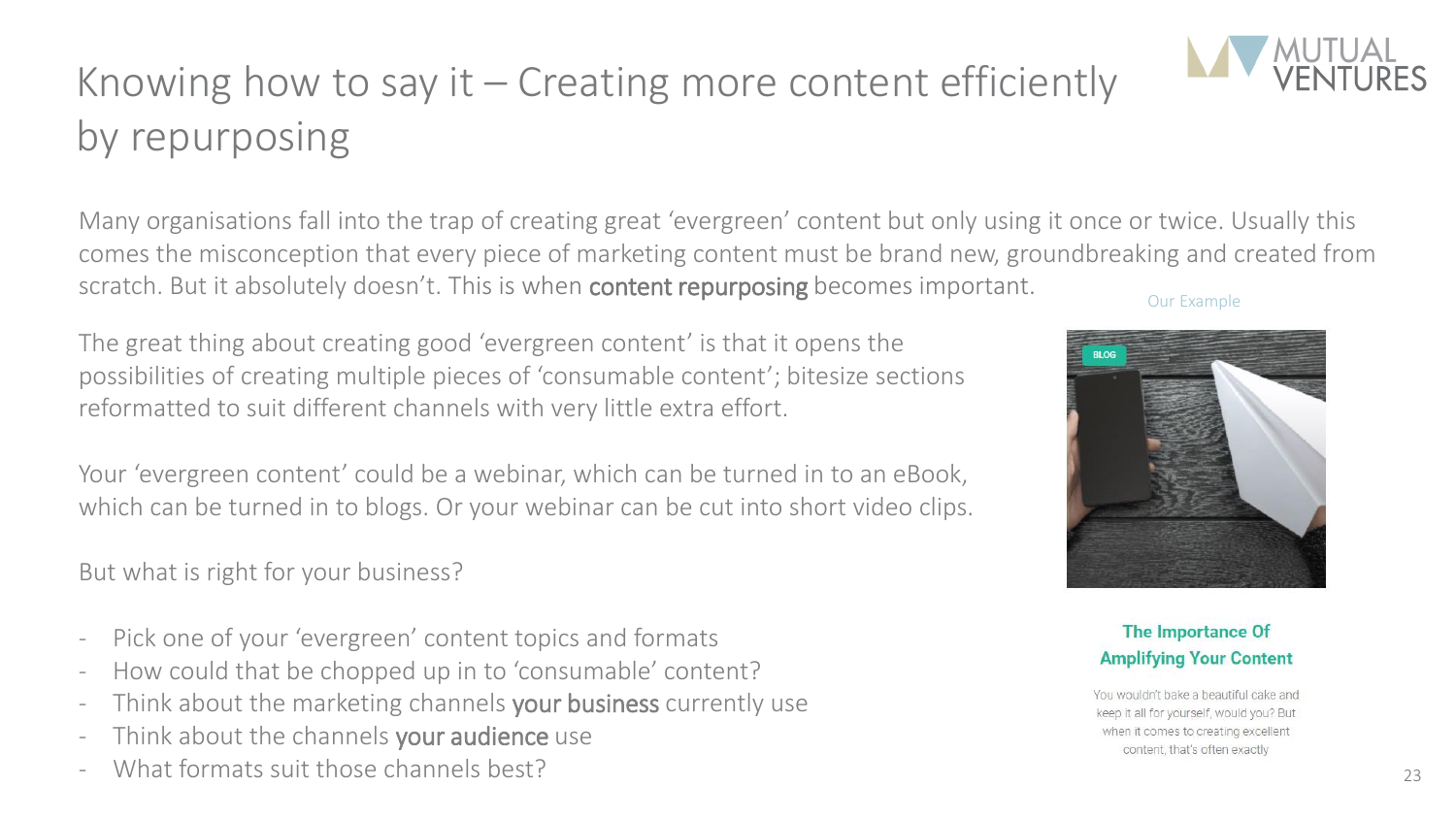## Consumable content formats



Using one of your 'evergreen' content ideas, you now have 5 minutes to think about some possible consumable formats that might stand out to your audience.

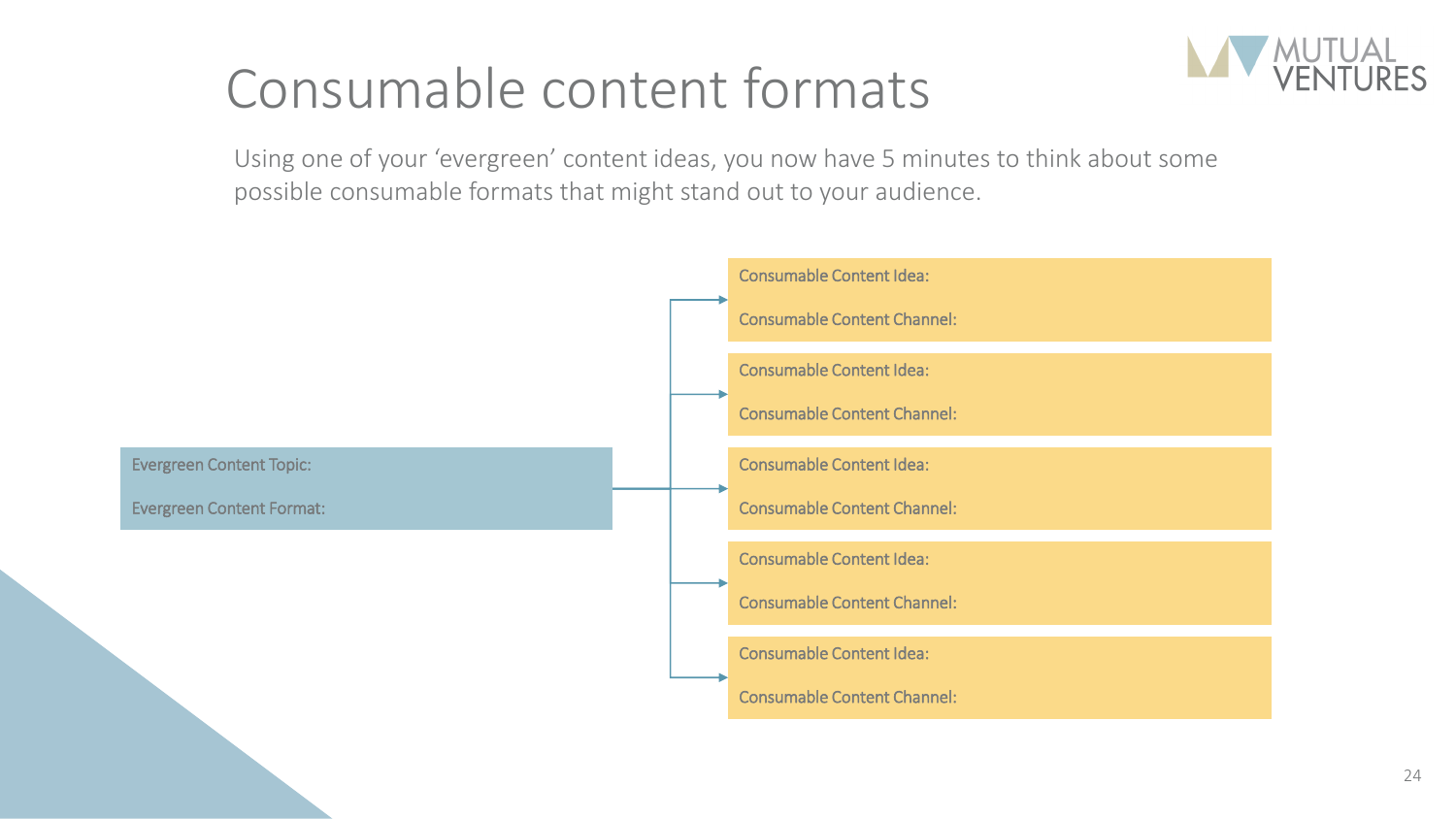### Plan of action – Turning ideas in to reality



The key to raising your profile and generating leads using digital marketing is consistency; getting in front of your audiences regularly. But that doesn't always mean more, and more, and even more. And consistency means different things to different businesses.

Finding a **drumbeat that suits your resource capacity** is vital. There is no point is saying you're going to create an eBook a month if it's just one person writing the content. It's much more valuable to say you are going to do a one eBook a quarter and then repurpose that eBook across your channels as smaller pieces of content to cover the three-month gap.

So, let's think logistics and put the thinking you've done today into an actionable plan:

- We'll use the first 6 months of 2022 as an example
- Pick your favorite 'evergreen' content idea
- What marketing resource do you have to help you create it?
- How long will it take you to create?
- What channels will you repurpose for? And how often will you post from them?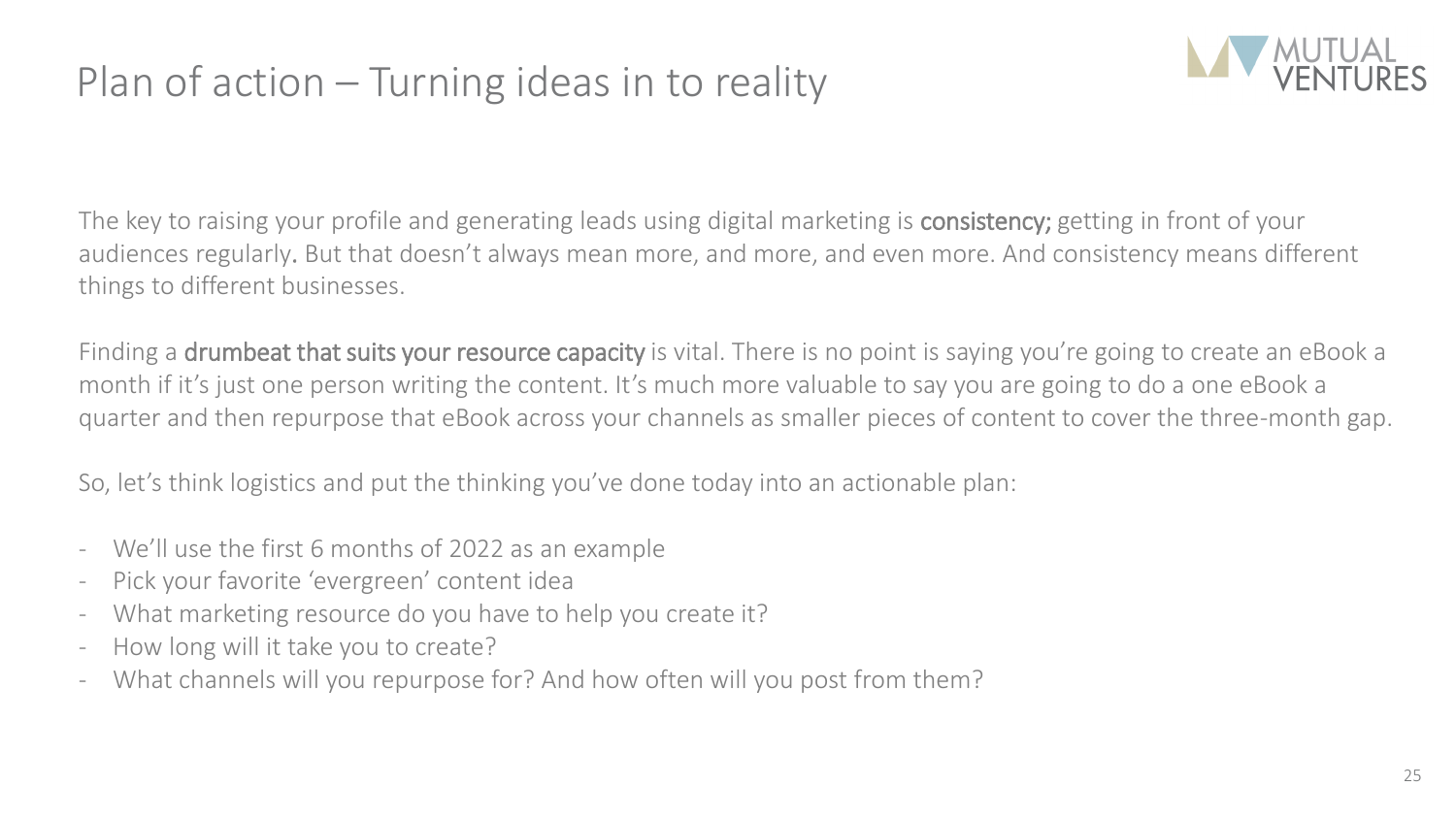### Plan of action – Turning ideas in to reality





#### Marketing Support:

26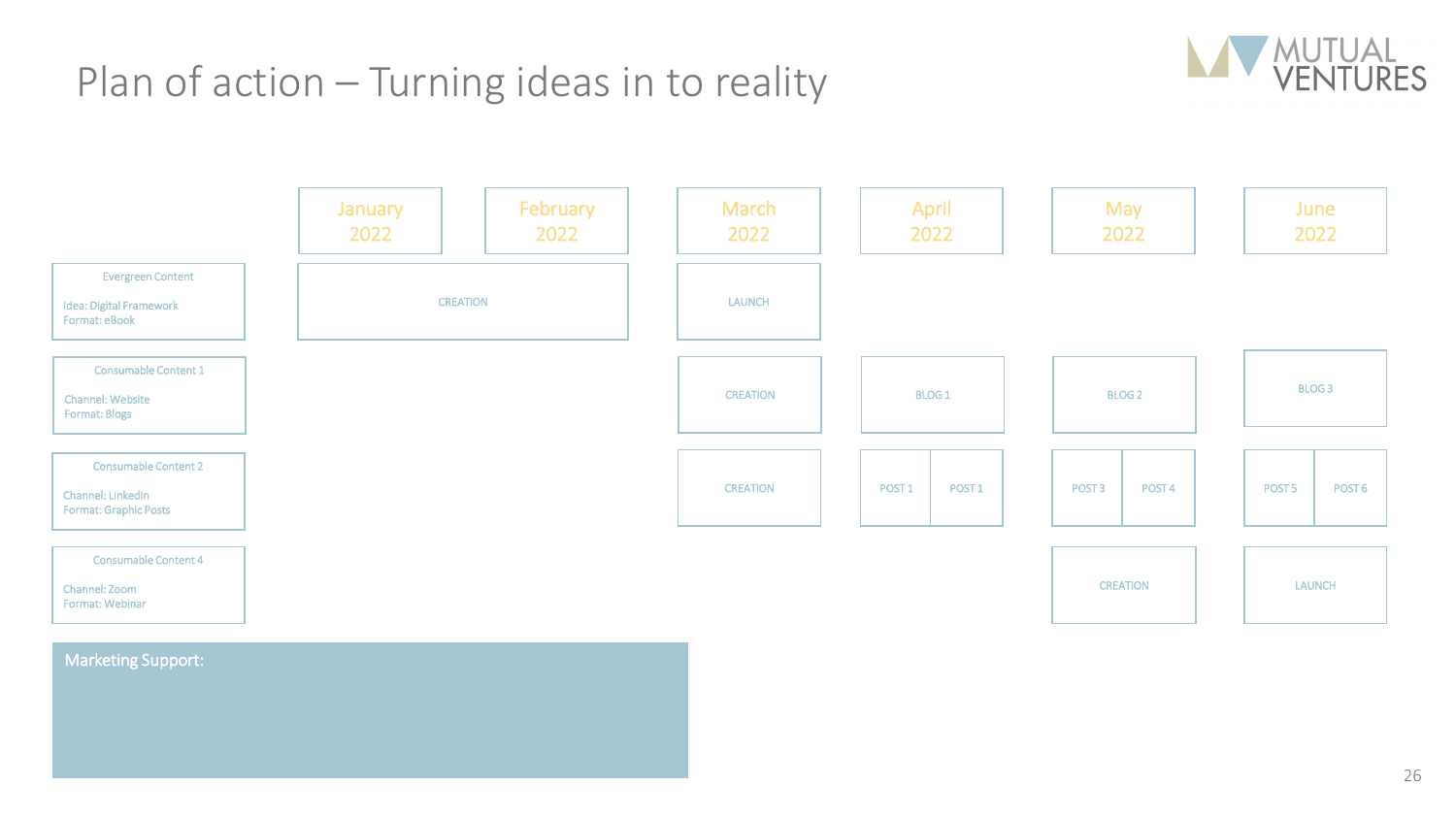### Plan of action – Turning ideas in to reality



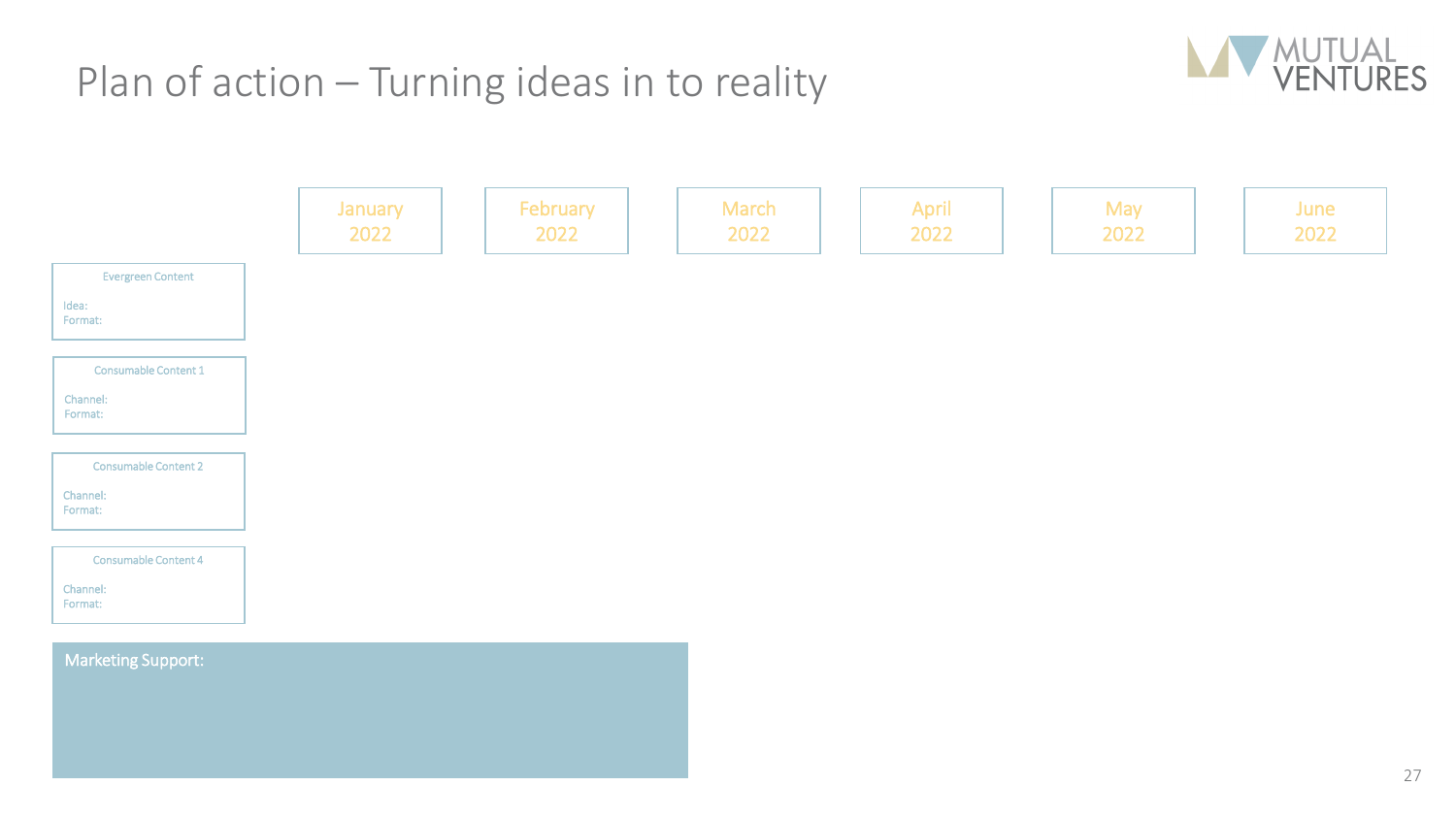### Plan of action – Useful tool and tips



#### We Are Social Digital Report 2021 - [HERE](https://wearesocial.com/uk/blog/2021/01/digital-2021-the-latest-insights-into-the-state-of-digital/)

- Global digital usage report covering global demographics, usage trends, key channels and much more.

#### Hootsuite's Social Media Content Specifications - [HERE](https://blog.hootsuite.com/social-media-image-sizes-guide/)

The most recent specifications for different social media channels, including Instagram, Twitter, Facebook, LinkedIn, and more.

#### Canva – [HERE](https://www.canva.com/)

- Free graphic design platform, used to create social media graphics, presentations, posters, documents and more.

#### Best Social Media Scheduling Tools for 2022 – [HERE](https://www.socialpilot.co/social-media-scheduling-tools)

- A list of 15 social media scheduling tools evaluated on their features, customer support, affordability, and verified customer reviews.

#### The ultimate guide to social media reporting- [HERE](https://blog.hubspot.com/marketing/social-media-analytics)

Everything you need to know about how to measure success on social media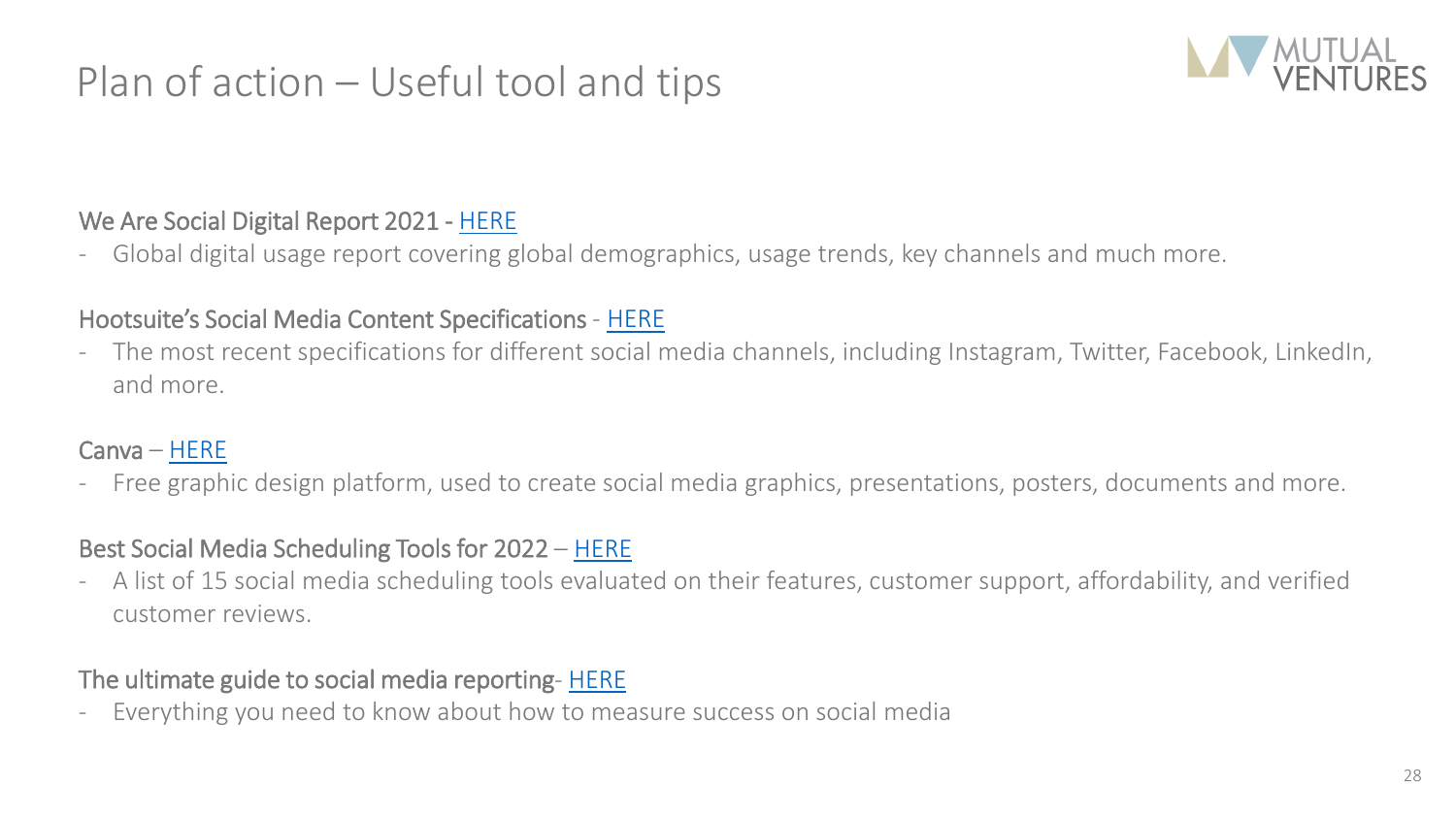

## Part 2: Reflections and Questions